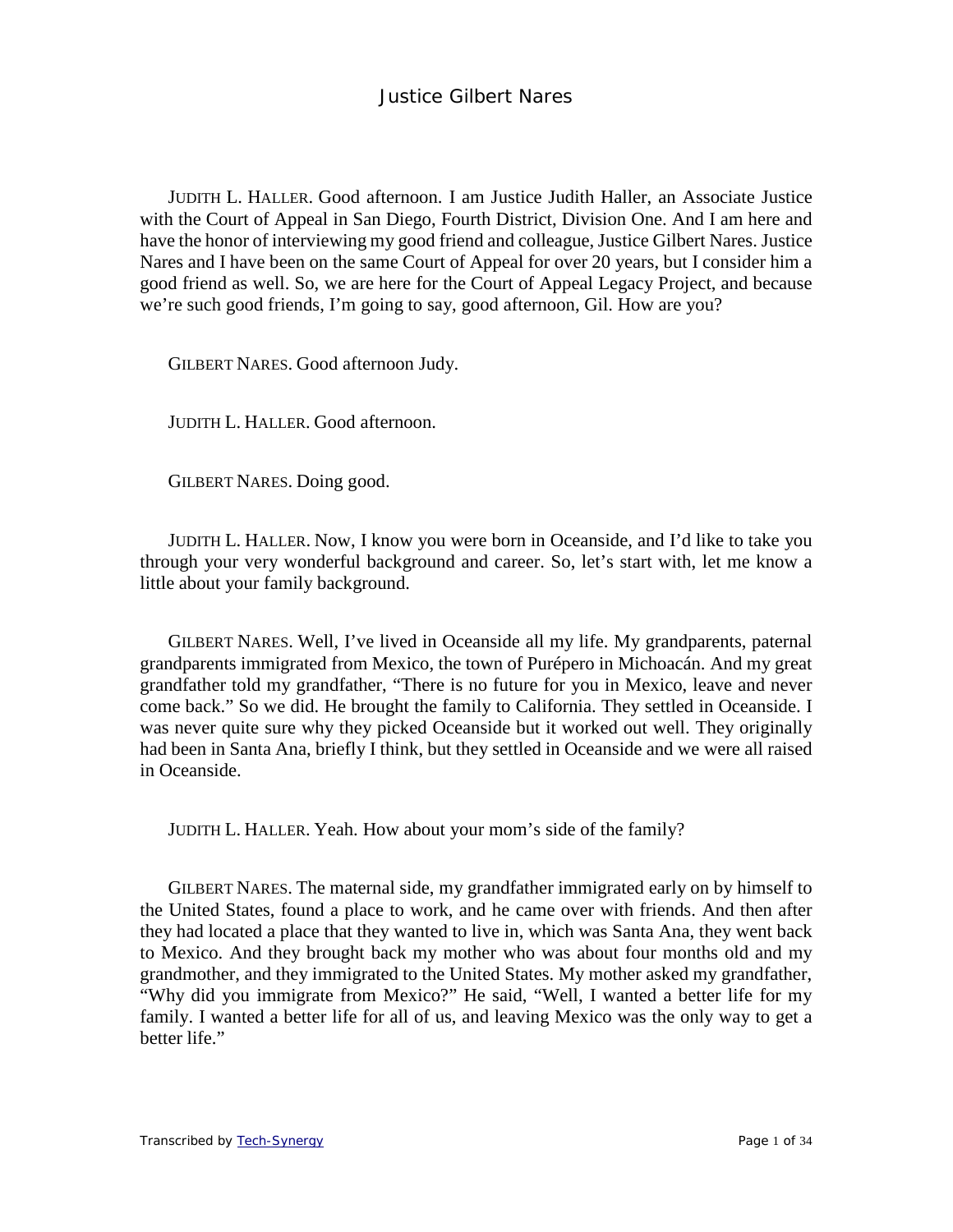JUDITH L. HALLER. Okay. So, your mom and dad, do you think your mom and dad probably met in Mexico years ago or, no, I'm sorry. Wait, where did they meet? Help me with that.

GILBERT NARES. My parents?

JUDITH L. HALLER. Yes, your mom and dad.

GILBERT NARES. They met here in California. They met in Santa Ana I believe through friends. And when they got married, they moved to Oceanside. And in fact, next to my paternal grandmother.

JUDITH L. HALLER. All right. So you had a lot of family around you in Oceanside, and I know you had your elementary, junior high, and high school there. And let's take you to Oceanside High School. When did you graduate from Oceanside?

GILBERT NARES. I graduated in 1960 from Oceanside High School, and I've gone through all the elementary schools: Mission Road, and then Jefferson Junior High, then high school. We had really good teachers and I was very satisfied. Early on, I knew I wanted to be a lawyer, so …

JUDITH L. HALLER. Where do you think that came from?

GILBERT NARES. Well, it's unusual in this respect. I was watching political conventions in 1952 when I was nine years old. I was always attracted to politics and government. My father would always read the *Los Angeles Mirror*. And he would always talk about—I'll think of his name in a second. I call him masseur(ph), despised by all the politicians. He wrote from Washington, D.C., and he was very articulate. And I always liked government, and I like law. And I realized that all our leaders in this country at that time basically were lawyers. For example, I recall watching Adlai Stevenson speak at the 1952 Democratic Convention and I said, "My God! This man is a great speaker." And there were other lawyers. So, at that time, I said to myself, "Well, I think I'd like to be a lawyer," and that's where it all started.

JUDITH L. HALLER. All right. Were you given support for that sort of endeavor by school counselors or were they trying to direct you otherwise?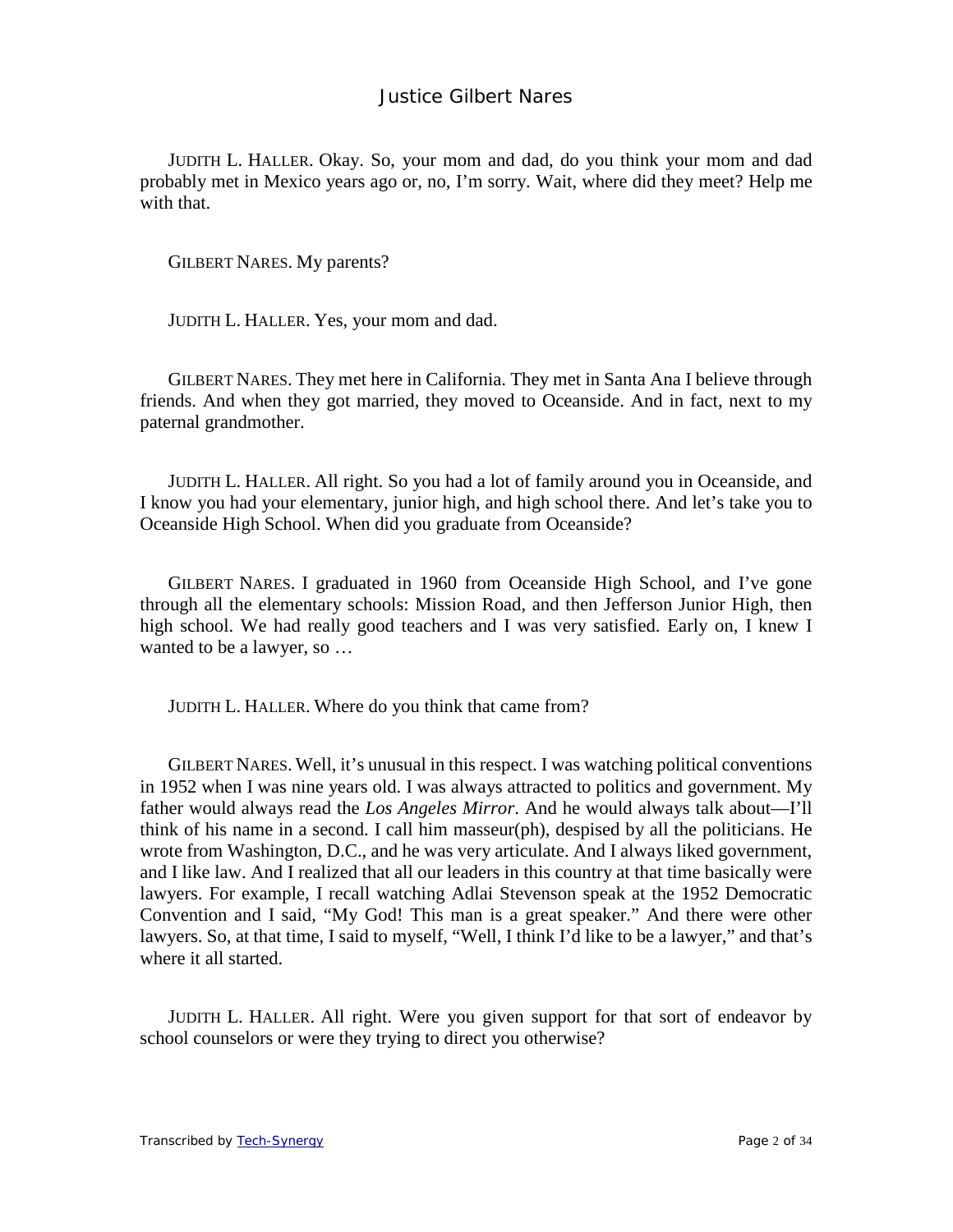GILBERT NARES. No. Once I decided what I wanted to do, I never changed my mind. I knew two things for sure when I was in grammar school, and I knew I wanted to be a lawyer and I knew I wanted to live at the beach. Everything else was negotiable, but those two were not.

JUDITH L. HALLER. You love your home by the beach.

GILBERT NARES. Oh, I wouldn't live anywhere else, and there's always a gathering of family and friends. If you live at the beach, you're never alone.

00:05:00

JUDITH L. HALLER. I know you're famous for your Fourth of July parties.

GILBERT NARES. Oh, yes. That's coming up.

JUDITH L. HALLER. It's like you have a cast of 40, 50, 100 people there or so.

GILBERT NARES. The most we ever had is 120. That's too many. Sixty is about right.

JUDITH L. HALLER. Okay. And Gil, remind me, one of the stories that I love about you was the fact that there were any number of people within your community, some mothers and such, who would get letters from their sons that were written in English. And you would provide some services to those neighbors. What did you do?

GILBERT NARES. Well, I had an aunt who couldn't write in English or even in Spanish. And her son was serving in Lebanon, I think, during the Middle Eastern crisis in the '50s. So he would always send letters and I would translate them for her, and he would always send pictures like all military guys. He was usually out there drinking with friends. So she asked me if I could write the letters. I got paid a quarter for every letter that I wrote. And then some of the neighbors heard about that who also had sons in the military. So I wrote letters for them too. And I did these for a couple of years until they came back, and it was a great experience.

JUDITH L. HALLER. Well, you were always entrepreneurial. I know that.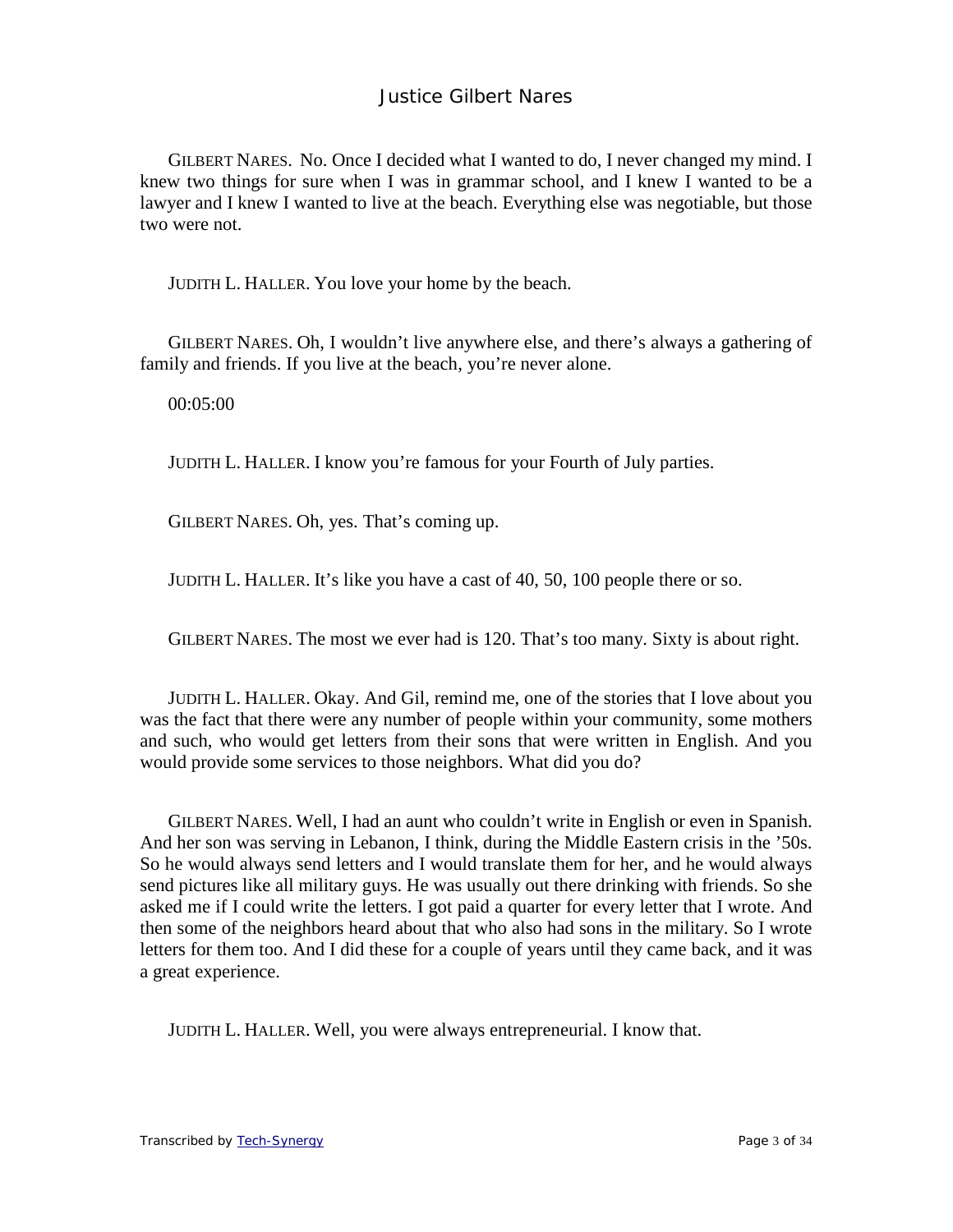GILBERT NARES. Yes.

JUDITH L. HALLER. All right. So you graduated from high school in 1960 and then went on to the University of San Diego as an undergraduate, and what did you major in there?

GILBERT NARES. I majored in economics and minored in political science and philosophy. I wanted to major in political science, but I said to myself, "Well, what kind of work are you going to find if you major in political science?" And I figured that with an economics background and some of the business-related courses with that, employment would be easier to find.

JUDITH L. HALLER. All right. And that turned out to be true.

GILBERT NARES. Yeah, it was true.

JUDITH L. HALLER. Now, remind me, when you were at USD, is that when you drove the school bus?

GILBERT NARES. Yes. There was a school bus that went from Oceanside to San Diego to take students to the Catholic high school that was across the road from USD. At that time, there was another student from USD who was driving the bus and he let me know about it. And he says, "I'm not going to be here in another two years or so. Are you interested in coming aboard?" I said, "Sure."

So, for the first two years, he drove and I was sort of the backup in case he got sick. And then that continued on for a while. I would have preferred to live on campus, but I discussed it with my parents and it just wasn't affordable. I had three siblings. My father was the only worker in the family in terms of employment. And I tried it for one semester and it was just not feasible. And so, after I didn't drive a school bus, I would also work in the cafeteria. I did all kinds of other jobs to earn some money and it worked out well, but I was determined to get an education.

JUDITH L. HALLER. And I knew you have continued your relationship with USD to this day.

GILBERT NARES. Yes. USD was very good to me. Some of … there was one professor on the undergraduate school that I held in very high esteem, Dean Irving Parker. He gave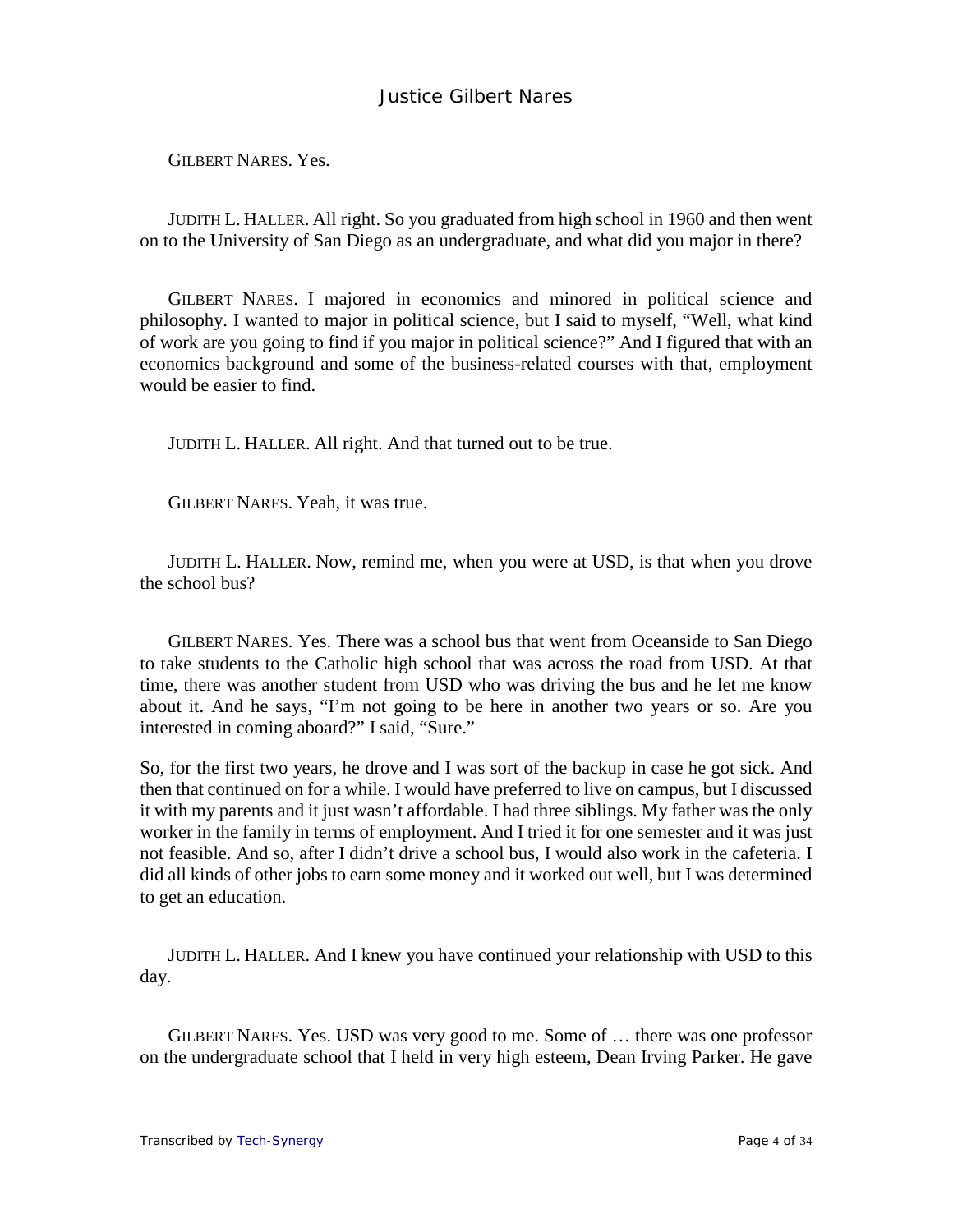me a lot of encouragement. He was a great professor, besides being a dean of students, and I've always been grateful for his guidance.

JUDITH L. HALLER. Now, with the school bus one day you had an incident taking the school bus back to be parked overnight. What happened?

GILBERT NARES. Well, I took the bus in to be repaired. While I was waiting for the owner to come out from wherever he was in the shop, this dog lunged at me. It was a German Shepherd and it bit me. I still have the mark in the side of my leg. And I started yelling and the man came over and says, "Oh, I'm so sorry. He was supposed to be locked up away from you." So I hired a lawyer to represent me and, as it turns out, this is a very small world and that lawyer was James A. McIntyre. And fast forward to now that I'm on the Court of Appeal, Justice McIntyre was a colleague of mine on the Court of Appeal and he also remembered the dog bite case that took place back in the '60s.

JUDITH L. HALLER. All right. Because we have such a small world, you had that relationship with Justice McIntyre. I was hired initially by Justice Huffman also on our court, so we became colleagues. And then our other now colleague, Cindy Aaron, is married to Craig Higgs who was someone I practiced law with. So there are any number of combinations of friendships within our court.

GILBERT NARES. As a matter of fact, I told my father about the lawsuit. He said, "You know, there was a very good lawyer in that firm on the other side. His name is Fitzgerald." He said, "He represented me when my cement truck was hit and they were blaming me for it." And he says, "He's a very good lawyer."

#### 00:10:07

So it's a small world that all these people that you meet later on in life—as part of your life when you were young—and many intersections are …

JUDITH L. HALLER. Yes indeed. All right, so you graduate from USD and then you go to USD Law School and you graduated there in 1967, correct?

GILBERT NARES. Right.

JUDITH L. HALLER. Okay. And did you have time at all to have work in addition to school?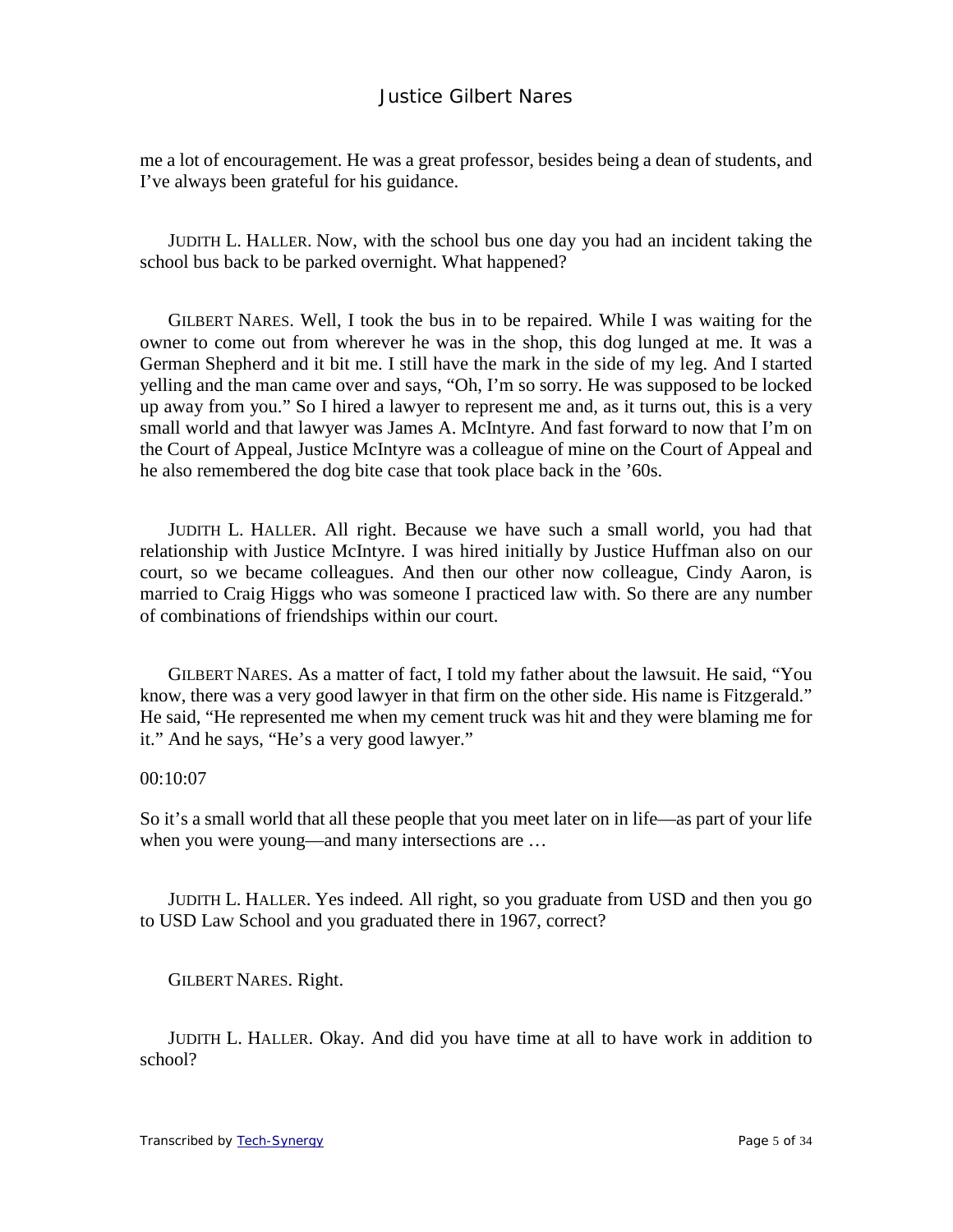GILBERT NARES. One summer I actually worked at the municipal court there. They needed somebody who could speak Spanish. They had somebody who did a very good job, but they also said, "We could use a backup and you could do some clerical work." So I worked there one summer and I really enjoyed it. It was a very positive experience, and the judges were very encouraging about going to law school and the court was only two blocks away from my house so that made it easy.

JUDITH L. HALLER. All right. But things … that was back in the late '60s, mid to late '60s, and I'm not even sure we had certified interpreters at that point. So weren't there some informal services that you provided?

GILBERT NARES. Yes, but they had an interpreter. You're right, there was no certification. And so she asked me questions and for example, I would refer to a store in Spanish as a "la tienda" but she reminded me that in Mexico it's called a "mercado" so she said, depending upon who you're dealing with, they won't understand what you're saying. So it's also a life lesson about Spanish.

JUDITH L. HALLER. Any classes or professors that stand out in your mind from your days at law school?

GILBERT NARES. Sullivan taught criminal law, and right now I can't remember his first name but yeah, Stacey Sullivan.

Judith L. Haller. Stacey Sullivan. I didn't know that he was your professor. Okay.

GILBERT NARES. Yes, Stacey Sullivan. And he was an outstanding professor. He was a lawyer at Higgs Fletcher, I believe.

JUDITH L. HALLER. He was.

GILBERT NARES. And I actually got the highest grade in that class and I earned the book for that class. A wonderful professor, Hugh Freidman, was our corporations professor. I was very pleased with the education I got at the law school. I wasn't too happy that I had to commute every day because that took a lot of time away from my study but you have to do what you do.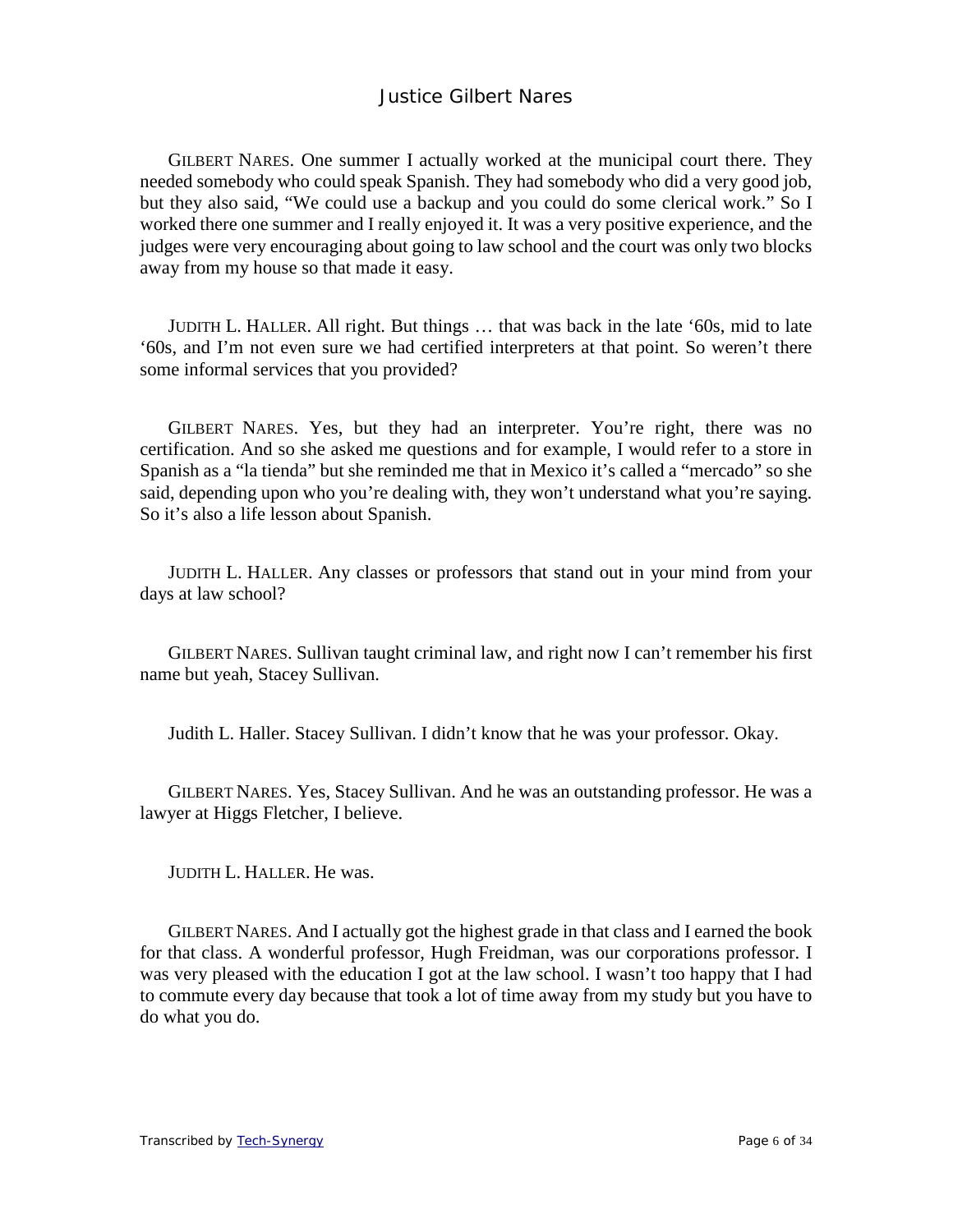JUDITH L. HALLER. And when you graduated from law school, did you have in mind a particular area of law you wanted to practice in or was the important thing to get a job?

GILBERT NARES. Well it was both. I wanted to get a job. I didn't know anybody. My family didn't know anybody. So I started knocking on doors and one firm wasn't very receptive, I think, and I won't attribute any reasons for that to them but I have my suspicions. But others were very friendly. "We don't have an opening for you but there's a law firm about three blocks from here that is expanding." So I went over there, and I introduced myself to the managing partner, who was Nick Banche, and he said yes. He said, "We're thinking about expanding but tell me about yourself" and I did. And he says, "You're hired."

JUDITH L. HALLER. It was easy then, wasn't it? As compared to today.

GILBERT NARES. Then it was easy and it was the best thing that ever happened to me because they had a general practice. One of the partners did family law, another partner did civil, and the third did criminal, and I was the only associate. So I got to work with each of them and I got to work in each field, and that was very helpful to a new lawyer. And they always checked my work. They mentored me along the process, "Here's how you maintain a file, here's how you bill, here's how you handle client relationships, here's how you make notations of everything that's important in a file." So it was a growth process and a very good one for me. I was very grateful for their mentoring.

JUDITH L. HALLER. Did you do primarily litigation work, or transactional, or a combination of everything?

GILBERT NARES. A combination, depending. If somebody had to go out of town, usually it was me. I remember trying a divorce case in Indio. I remember having to go up to Orange County to do a driving under the influence case. But you know, and I think you recognize this, the legal world was much smaller than it is today. I could go into another county and, while I didn't know anybody, the lawyers there knew the lawyers in our county. And that was always very interesting because sometimes the lawyers would say, "Where is that old so-and-so?" and I'll skip what the so-and-so part was. But it was a smaller world.

#### 00:15:13

So I tried cases in Imperial, San Diego, Orange. I made trips to Riverside, and I think I tried two cases there.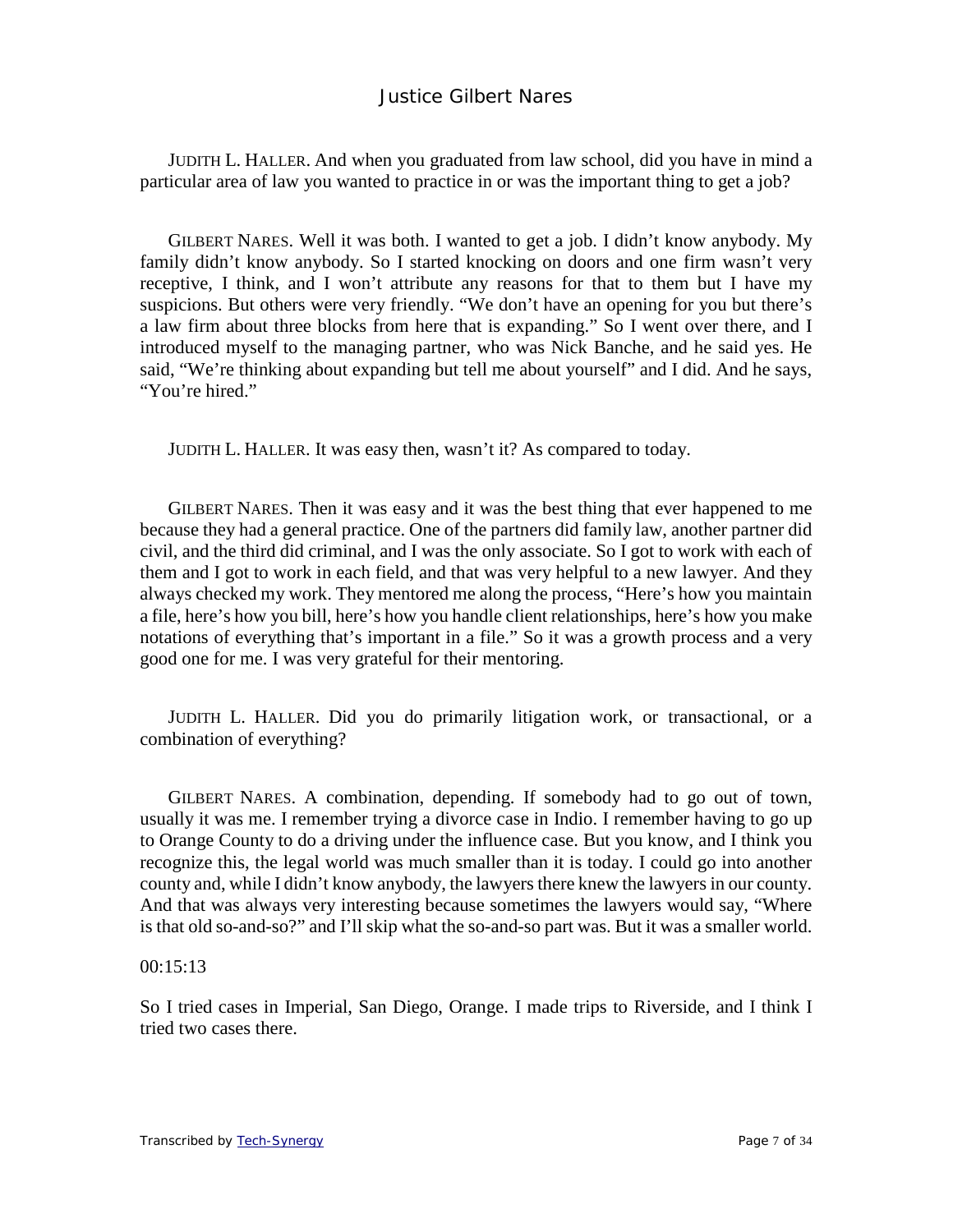JUDITH L. HALLER. Tell me without getting personal, just to sort of compare things then and now because you started working there in about 1968-ish, correct?

GILBERT NARES. Yes, '68, '67.

JUDITH L. HALLER. Okay. And what was your salary?

GILBERT NARES. Six hundred dollars a month. And I'll tell you something else. I really had no money and I couldn't expect my family to—I was living at home—to provide a car. So I was driving my dad's blue pickup truck to work and finally after a while, after a couple of months, the partner said, "We're going to give you a salary increase. Don't drive your pickup truck anymore to work. Otherwise, you'll have to be lawyering and light hauling." So I said, "Okay, okay." So I went out and I got a Chevrolet Caprice, a four-door. They were very good to me. I have absolutely no complaints but nothing but praise for them. In fact, Nick Banche I see periodically.

JUDITH L. HALLER. And Gil, was the office located in Oceanside or Vista?

GILBERT NARES. Oceanside.

JUDITH L. HALLER. All right.

GILBERT NARES. And there were very nice offices and we had good staff. If I was in an area of law that I wasn't totally familiar with and they were, they gave me an education about, "Here's what is going on and this is how you learn, this is how you do things." And it was very helpful. They mentored me very well.

JUDITH L. HALLER. I know you've always liked family law. Did that start with your work with the Banche firm or…?

GILBERT NARES. Well, family law was always interesting because it was always dramatic for many people who are getting a divorce and it's just not the woman in those cases. Sometimes the men would just be as dramatic as the women. And I've always enjoyed listening to people. I like people and I like listening to their stories. And I don't have to take notes because I can remember all of that, especially if it's interesting. So I enjoyed family law, and Bill Domini did mentor me in family law and I learned a lot.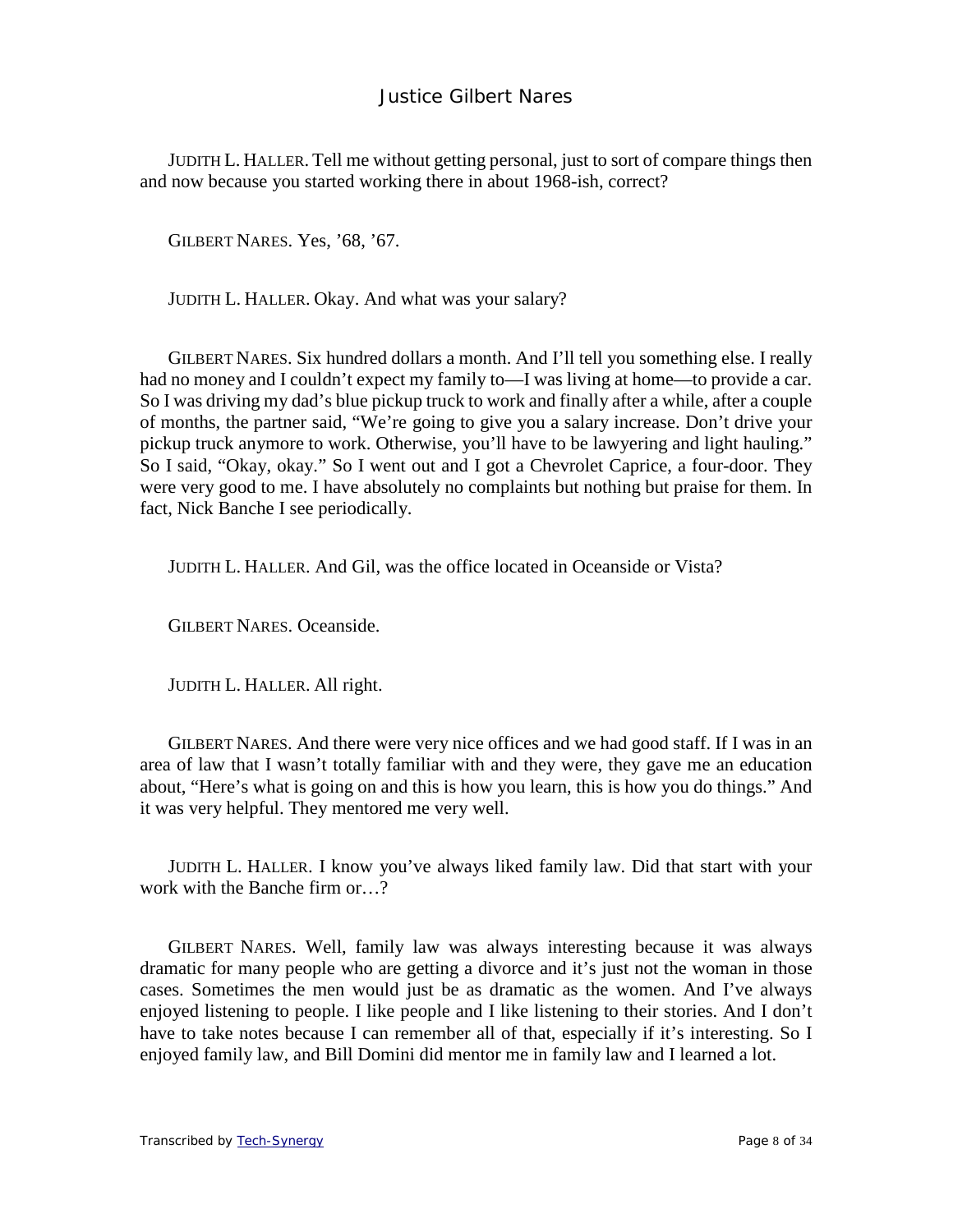JUDITH L. HALLER. I know that you became involved in the legal community primarily up in North County, and you were selected to participate in a state bar committee. Tell us a little bit about that state bar committee because that became very pivotal for you.

GILBERT NARES. I was bar president of the North County Bar and we had invited a state bar president who was here in San Diego; his law firm was here. It was David Casey, Sr., and he came up to speak to us one evening and he was very well received and we started talking and he asked me, "Are you interested in serving on a state bar committee?" I said "Yes." He said, "Well, I'll send you a list and tell me what you're interested in." So I picked various committees and I got my third choice which was the committee, if I recall it correctly, Committee on the Administration of Justice.

So for our first meeting, and this is between, this is how old I am. Governor Reagan was just going out of office and Governor Brown was just coming into office, and Ed Meese was a member of our committee.

JUDITH L. HALLER. Who was Attorney General for …

GILBERT NARES. Not at that time but later to become Attorney General.

JUDITH L. HALLER. Right, but what was his position with Governor Reagan?

GILBERT NARES. He was an aide in his office.

JUDITH L. HALLER. Okay, all right.

GILBERT NARES. So I go up to the meeting and everybody has grey hair the way I do now or is important in the state. The only two people who are not important are myself and a young lawyer from Orange County, Jean Andre, who later became a president of the Orange County Bar. And the first thing that they all asked us is, "How did you get on this committee?" I said, "Well, I was asked to pick a committee and here I am." "Well, who do you know?" I said, "I don't know anybody." And I said, "Dave Casey asked me for my choices and this was my third choice." And it was the best thing that ever happened to me and I'm sure Jean felt the same way, because at that time the Determinate Sentencing Law had just come into effect and they were working on how to make it better (any shortcomings that it had), and every time that there was a big issue in the state involving the justice system, it came to the committee for evaluation and study.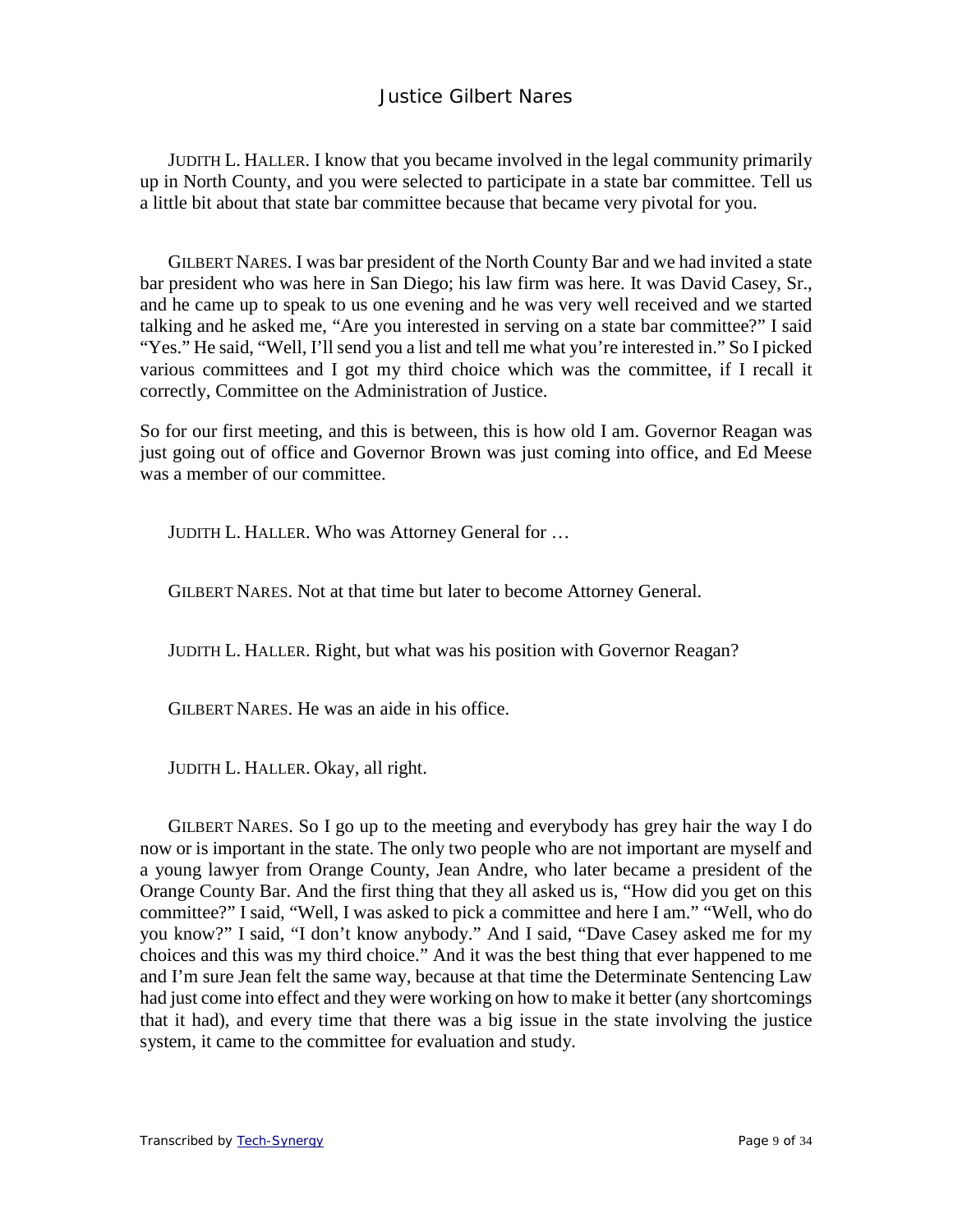00:19:57

Before they had the Determinate Sentencing Law, this was before my time on there, they covered the Isla Vista issues that … remember the riots that they had in Santa Barbara?

JUDITH L. HALLER. Yes. Those were the riots that were taking place during the Vietnam war.

GILBERT NARES. Right. So it was a very important committee. Everybody who was there was important, as I said, except Jean and I. And we were mentored by many people. And the person who was always on the committee was the Governor's legal advisor and that's when Tony Kline came aboard. He replaced Ed on the committee. And later, Governor Brown came to speak to the committee.

JUDITH L. HALLER. Let me go back to Tony Kline for just a minute and talk about small world because after, he was appointed to the appellate court, the first district, by Governor Brown, correct?

GILBERT NARES. Right.

JUDITH L. HALLER. So you've continued to have a relationship with him professionally as well.

GILBERT NARES. Professionally, and I obviously don't see him except at the conferences. And so Governor Brown was invited to come to speak to our committee as Governor Reagan had done before my time to speak to the committee. And Governor Brown as you know is very articulate and very knowledgeable about many things.

So after he spoke for what almost seems like half hour or 45 minutes, the chair asked us all, "Does anybody have any questions and let's start with the people go around the table?" So it came to my turn, and in a way I regret to this day what I said, but apparently the Governor didn't take it in the wrong way.

JUDITH L. HALLER. And you were young.

GILBERT NARES. I was very young. I was 30 or 31. I said, "Governor, I came to hear you speak and you sound like my mother, and I think you're both wrong on some of the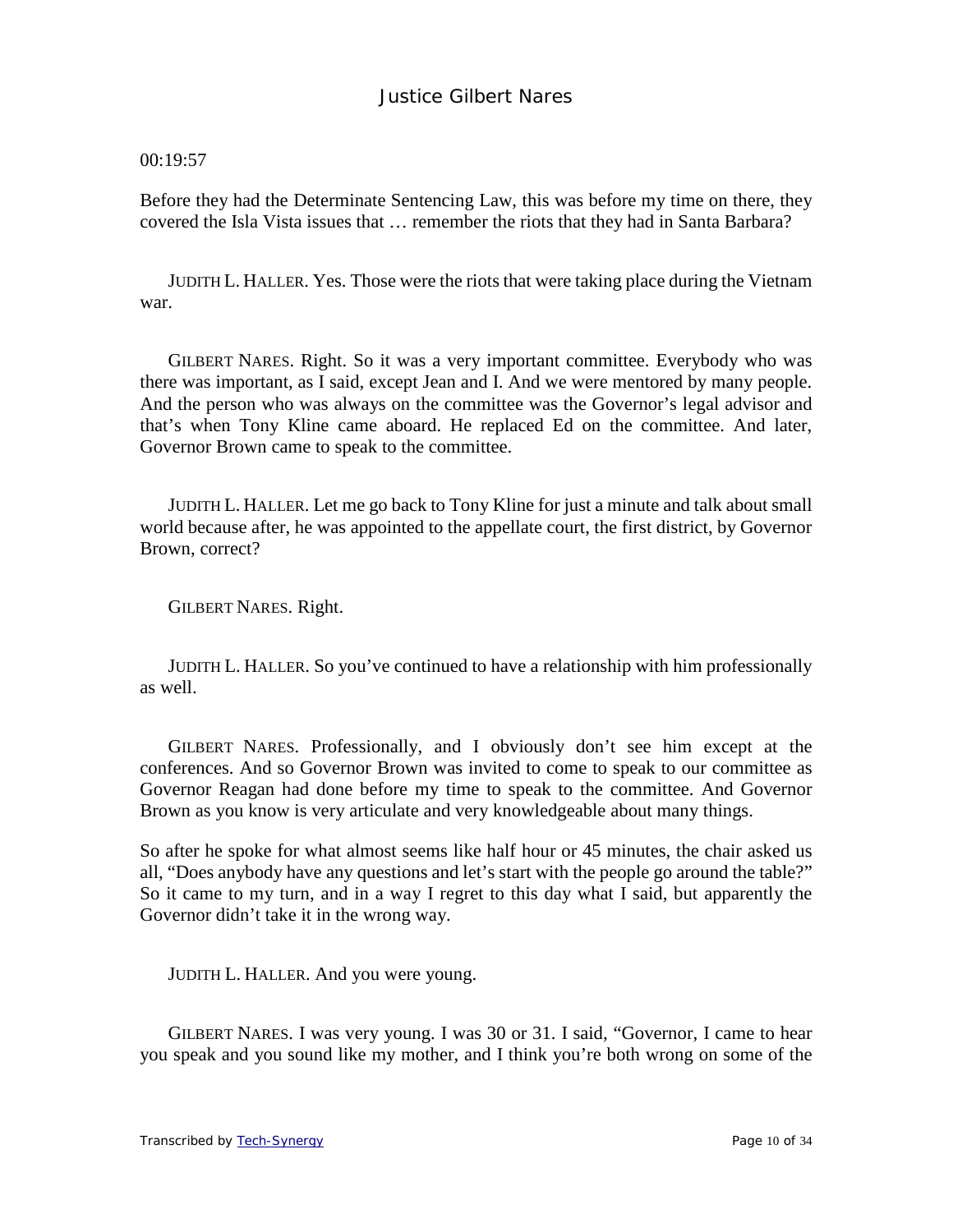issues of crime and punishment. I think people who commit some of these crimes deserve to be put away for a long time." And he said to me, he's very engaging, he said, "Well, have you read this book about crime and punishment?" And I said, "No, but I'll read it." I said, "Have you read this book?" And he says, "No, I haven't." I said, "You might want to read it." So we went back and forth and it went around the table, and he spoke again, and then he leaves. And Jean who was sitting next to me, says to me, "Oh, for the next year, eight years, you're not going anywhere." And I said, "Was I that harsh?" He said, "You were pretty tough on him." So I said, "Well, I didn't mean it."

And the Governor comes back in and he comes up to where I'm sitting along with Jean, and I stand up. I said, "I meant no disrespect, I just think you're wrong on some of your views." He says, "Well, you know, it's okay. What's your name?" And I told him, he says, "Where do you practice?" I told him and he says, "Okay, thank you." And he leaves.

I went home, and then I went to visit my parents, and I said, "Guess what?" I told them what happened. My parents said, "You did what? You talked to the Governor how? Why did you do that?" I said, "Well, he was wrong." They said, "Well, you obviously told him off in an improper way." I said, "He wasn't mad or anything."

And so later, I have another opportunity to talk to Governor Brown and apparently, he doesn't forget very many things. You remember that he was never critical. He didn't bring it up again, but …

JUDITH L. HALLER. Well, obviously, you knew how to disagree disagreeably that …

So now I know that, yes, you did have another opportunity to talk to Governor Brown and now you're about an eight or nine-year lawyer, and tell me about the next time you started talking to Governor Brown, what happened?

GILBERT NARES. Well, some people had asked me if I was interested in being a judge, and I said yes. So I put my name in and I got call from Tony Kline. And I had the support from some really good lawyers in town who had recommended me. And so I went to go up to see Kline. He says, "Gil!" He said, "We're getting all kinds of evaluations on you." And so he talked to me about my practice, about how many cases I had tried, my experience in municipal court, so I answered all the questions. And then he said, "The Governor wants to talk to you." I said, "Why do I have to talk to the Governor?" "He's the Governor. If you want to be considered for the municipal court, you need to talk to the Governor." I said, "Okay." So he ushers me into this boardroom, and he says, "The Governor …"

JUDITH L. HALLER. And you're in Sacramento?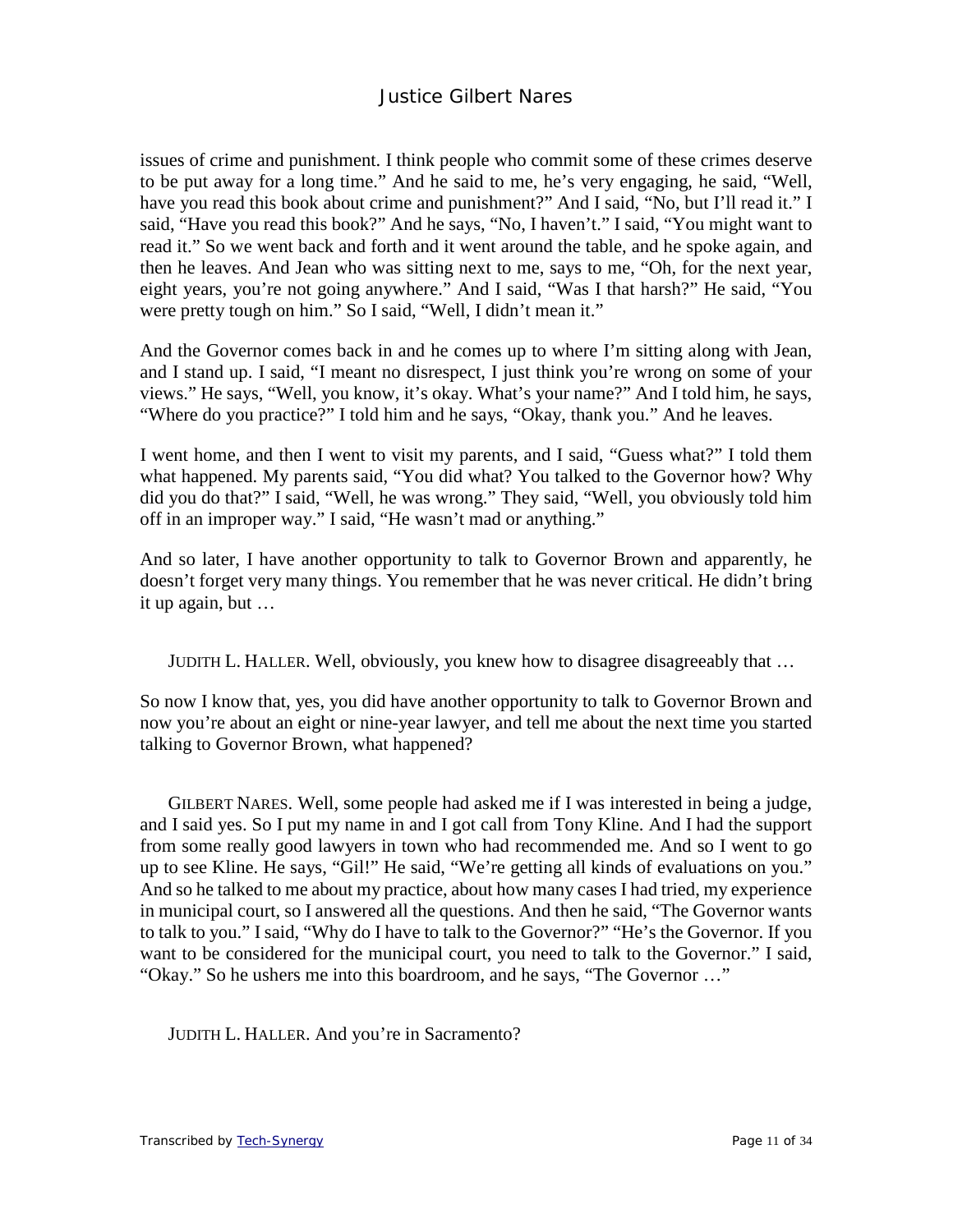GILBERT NARES. I'm in Sacramento. And I was nervous enough because I was supposed to fly directly to Sacramento, and then it got fogged in.

00:25:05

So they diverted the plane to San Francisco, and then I had to catch another plane to Sacramento.

And when I sat there in the conference room for maybe half an hour, finally, the Governor comes in, and he has this huge stack of paperwork. And I know he's read it all because once he starts going, he says, "Oh, I see in the fifth grade you broke your arm and you can't touch your shoulder." I said, "Yes, that's true." And then we started talking about crime and punishment. We talked about crime and punishment, which should be done for various people, I mean, are there social programs, et cetera, et cetera, and is determinate sentencing a good law, and we talked about all of these things.

JUDITH L. HALLER. Harkening back to the first conversation.

GILBERT NARES. First conversation. He's very engaging, he's very knowledgeable, and obviously he's a very well-read person.

So then he gets up, closes it, and walks out. So I sat there for another half hour or so.

JUDITH L. HALLER. And nobody's telling you what to do or where to go?

GILBERT NARES. No, no. I'm just sitting there in the boardroom. And Tony Kline comes in and he says to me, "What happened?" I said, "I don't know. I spoke to him and then he left." He says, "Well, thank you for coming." I said, "What does this mean?" He says, "Thank you for coming."

So I went home and this was on a Friday, I think. And when I got home, I told my parents, "You know, this is what happened." And my father is very wise, he said, "Look, you're obviously being considered. He wouldn't bother to talk to you if you weren't being considered." I said, "You think so?" He says, "Yeah, I'm sure. He's not going to waste his time talking to somebody he's not considering appointing."

So when I go to court on Monday at the municipal court, the judges told me, "The Governor's Office called on Friday. And they wanted to know about you, how would you fit in here with us, and we all gave you thumbs up." And two weeks later, he appointed me to the municipal court.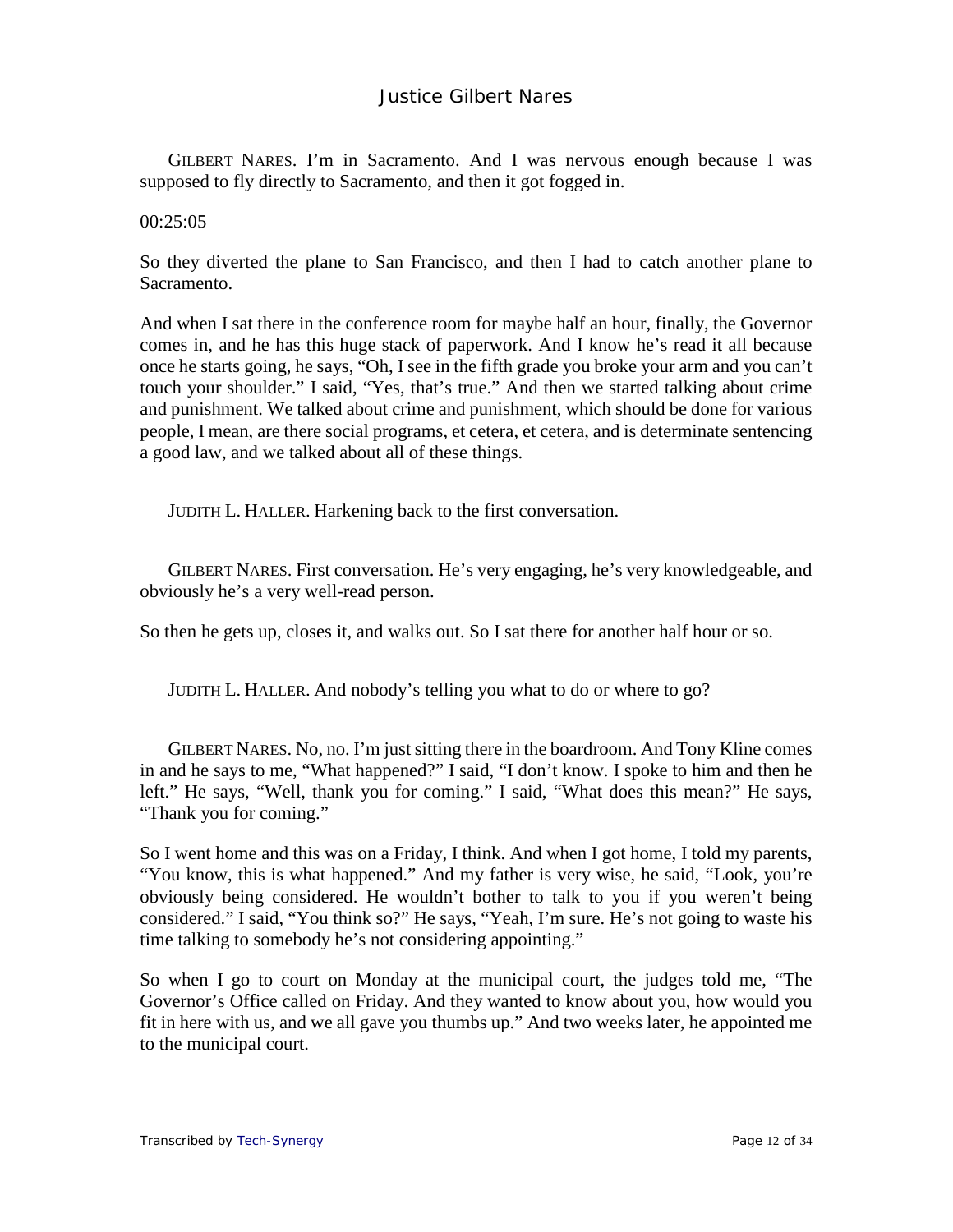JUDITH L. HALLER. The attorneys you were working with, were they supportive?

GILBERT NARES. They were supportive. I had been bar president, had been active in the local bar. And they were very supportive when I actually got the call to be appointed. I think I've mentioned this to you.

JUDITH L. HALLER. This is a good story.

GILBERT NARES. Nick Banche and I had gone out to eat at a Mexican restaurant, and when we come back, the secretary says, runs up to me and says, "The Governor called." I said, "Okay, did he leave a number?" And I said, "Who am I suppose to call?" She said, "No, he called." And I said, "Okay." So I called him back, and then he starts talking to me about crime and punishment, we talked about all these other issues, determinate sentencing, the justice system, and we talked about everything. And then he says, "Good talking to you." I said, "Governor …" I didn't know what to say, but I said, "Governor, did you call me for a reason?" He says, "Yes, you're appointed to the municipal court." Then I get a call from Tony Kline. He says, "The Governor just told me he appointed you." And I said, "That's what he told me." He says, "The certificate is on its way." And that was my introduction to Jerry Brown.

I really have no criticism of Governor Brown. He was very good not only to me but to others. He thinks a lot about the criminal justice system and how it can be improved. And he was right about one thing that wasn't necessarily well-received at that time, and that is California was becoming very diverse in terms of its population. And he was ahead of his time by realizing that and implementing that to make sure that those who serve the public are as diverse as those who are being served.

JUDITH L. HALLER. Yeah, certainly because you were appointed in 1976, and one of the things he did, and was very important to him, was diversity in terms of ethnicity and gender.

GILBERT NARES. Yes. Those were two very big issues for him.

JUDITH L. HALLER. All right. So now you are Judge Nares on the municipal court and you served the entire time up in Vista, correct?

GILBERT NARES. Yes.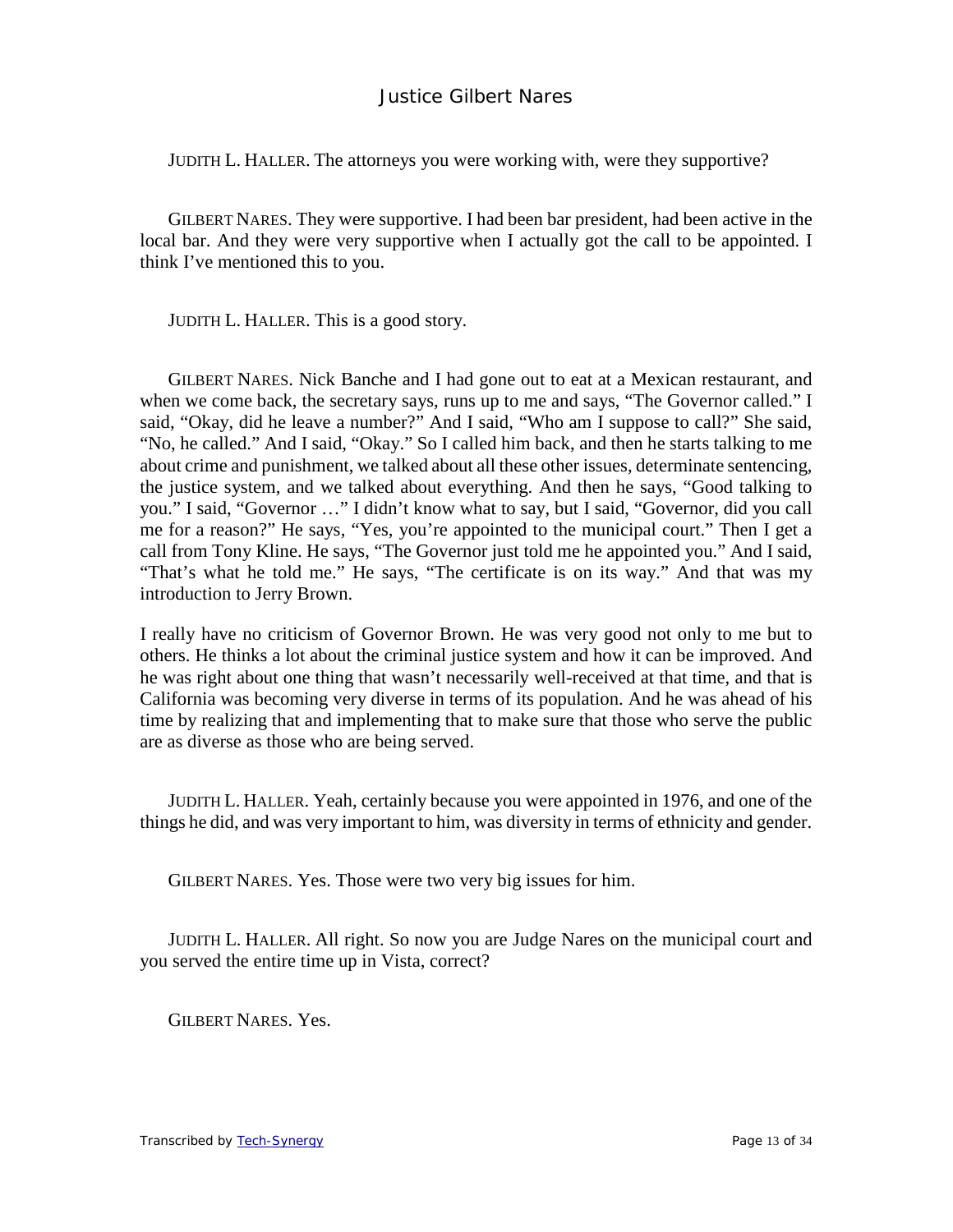JUDITH L. HALLER. All right. And that was one of our outlying. It's about, what, 50 miles from downtown San Diego?

GILBERT NARES. It's at least 45, yes.

JUDITH L. HALLER. Okay, okay. And let's talk a little bit about that. Approximately, how many judges were on the municipal court?

GILBERT NARES. I think there were about five of us. And then later it expanded to, I think, about seven. And on the superior court, there were only two judges there at the time, or maybe three. And later, that got expanded too as the population grew.

JUDITH L. HALLER. At some point, I know you were only on the municipal court for about two years, correct?

GILBERT NARES. Right.

JUDITH L. HALLER. And in that time, you became a presiding supervising judge up there, correct?

GILBERT NARES. Yes.

00:30:01

JUDITH L. HALLER. All right. And there were some pretty practical things that you did when you were a judge in municipal court on small claims. Let's talk a little bit about that because you and I both agreed that it would not happen now.

GILBERT NARES. No, that would not happen now. But this is back probably in '76, '77. People come to a small claims court and I'm sure that's true today. And they have a problem, they want it solved, and they want to be able to get out in a reasonable time. And I think this is true in Southern California, many people do not speak English and so you need to get interpreters. Well, there are no interpreters provided in small claims. But if there is one available, most courts will provide the interpreter.

And I remember this case where the landlord in Carlsbad was suing the tenant. And the tenant didn't speak English, so I spoke to the tenant in Spanish. And I said, "Are you going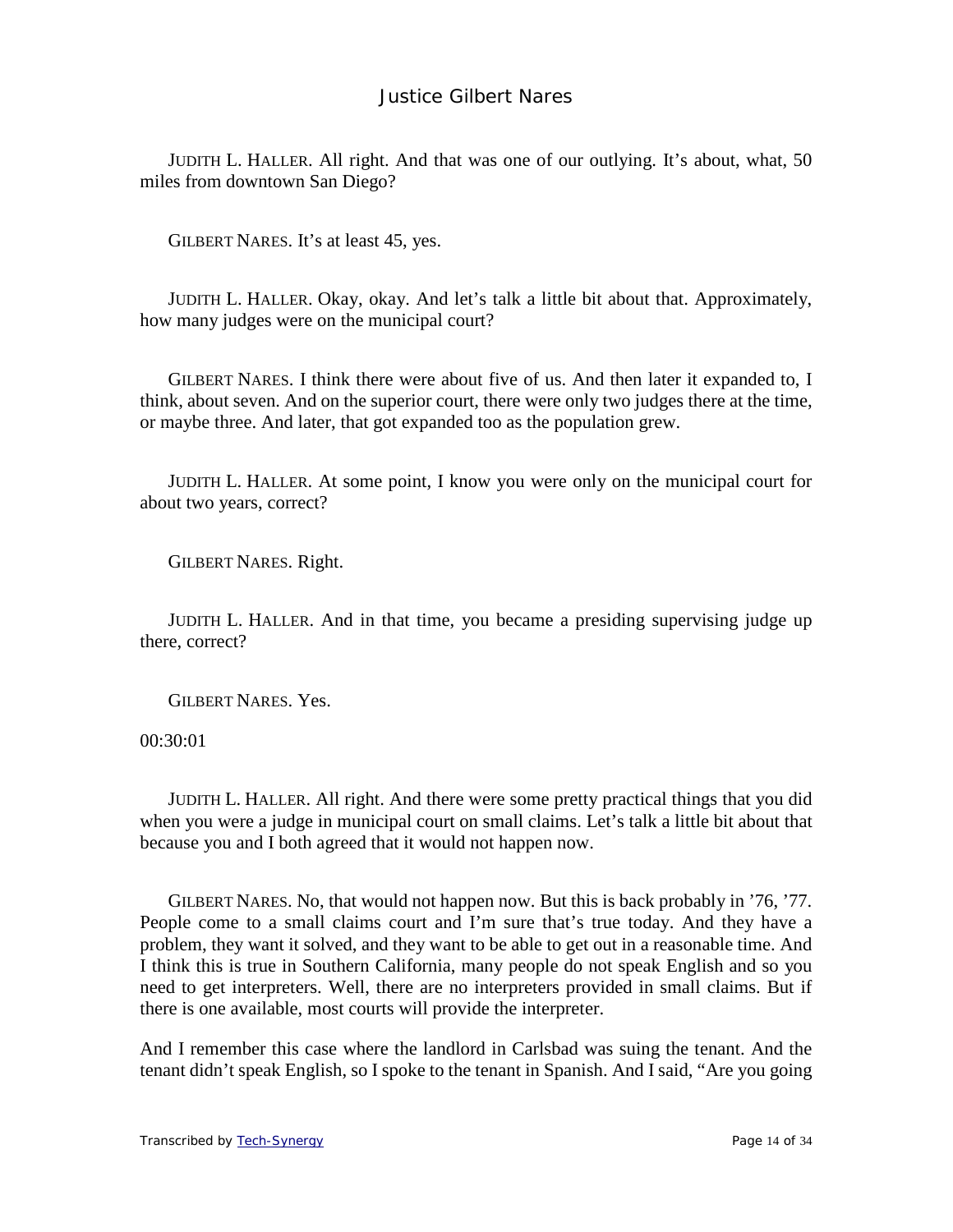to get a lawyer or are you going to get somebody here to interpret for you because we can't provide one?" And he says, "No." And then the landlord says, "I speak Spanish." I said, "Well, I speak Spanish." He said, "Why don't we just hear this in Spanish and you rule on it. I can't afford to be coming back on a small claims case." And then I spoke to the tenant and he said, "I can't afford it either, because otherwise I'll lose my job and I'll lose another house that I'm just renting." So I said, "Okay, we're going to do this in Spanish." And the clerk says to me, "What am I supposed to do?" I said, "Well, I'll tell you what happened and you just write it down and that will be it."

And so we did. I rendered my judgment and it worked out. Everybody went away happy. And I know it's probably not the way you should do it, but when you're dealing with people who work hard for a living and they come to court, they're losing time and you can do something to solve the problem, let's solve the problem and we did. And so now, I think they have interpreters that may be available.

JUDITH L. HALLER. And you and I have talked about this. It's somewhat akin to the fact now that people want to be able to do their business online.

GILBERT NARES. Yes.

JUDITH L. HALLER. Because they don't really have the opportunity. It takes too much time. So it's funny how your solution may resolve in a technological way nowadays.

GILBERT NARES. It worked out because the landlord could speak Spanish and that helped enormously. But you know, people shouldn't sit around for a long period of time and there are still a lot of places they can work on outside the justice system, and I know the DMV. My lord, you get there at 8:00 and not get out of there until noon. And so, it's a problem.

JUDITH L. HALLER. So two years later, you are appointed and now we're up to 1978. You're appointed to the San Diego superior court. How did that appointment process?

GILBERT NARES. Smoothly. That one just … I put my name in. I was asked to put my name in, and I did, and I got evaluated. I went before the Commission on Judicial Appointments, then I got the appointment.

JUDITH L. HALLER. Right. And literally, you barely had the 10-year requirement to be appointed to the superior court.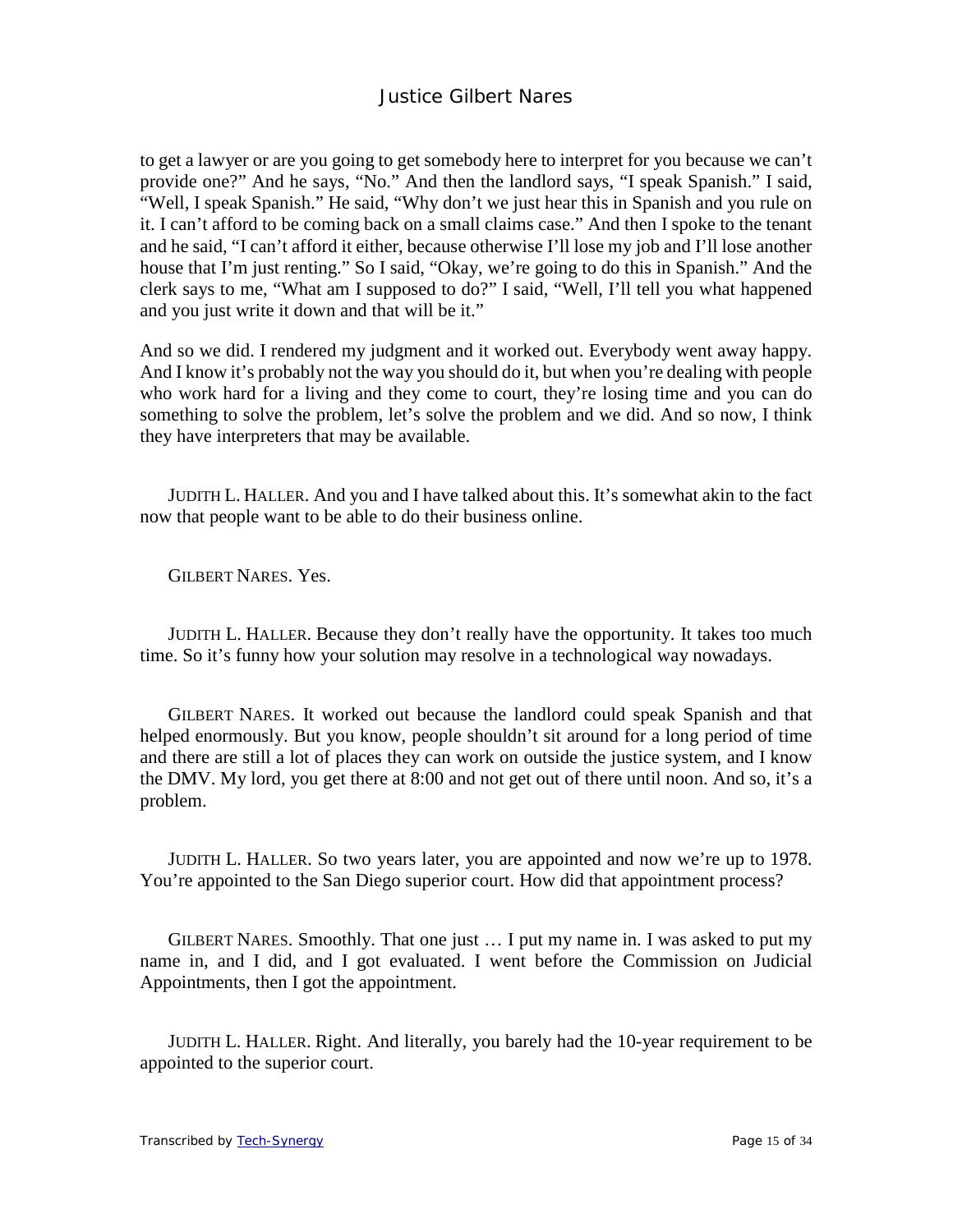GILBERT NARES. Yes.

JUDITH L. HALLER. All right.

GILBERT NARES. That was Governor Brown too.

JUDITH L. HALLER. Yes. But you didn't have the long conversation at that time.

GILBERT NARES. Oh, no. Actually, I had no conversation that I can recall with Governor Brown.

JUDITH L. HALLER. He knew who you were.

GILBERT NARES. Yes, he did.

JUDITH L. HALLER. All right. So, you were on the superior court for about 10 years, 1978 to 1988, when you're appointed to our court. What kind of assignments did you have?

GILBERT NARES. In the superior court?

JUDITH L. HALLER. Yes.

GILBERT NARES. In Vista, you tried everything, whatever was needed. I was usually doing criminal cases, but I also did civil cases. I did family law cases depending upon what the supervising judge sent out that needed to be done. So, we did all kinds of work which made that really interesting. You didn't just get bogged down in one particular area. You got to consider many cases.

Let me tell you about one case that happened that was really interesting. This individual was charged with burglary and had several prior convictions. And I had kept out the prior convictions.

JUDITH L. HALLER. This was a jury trial.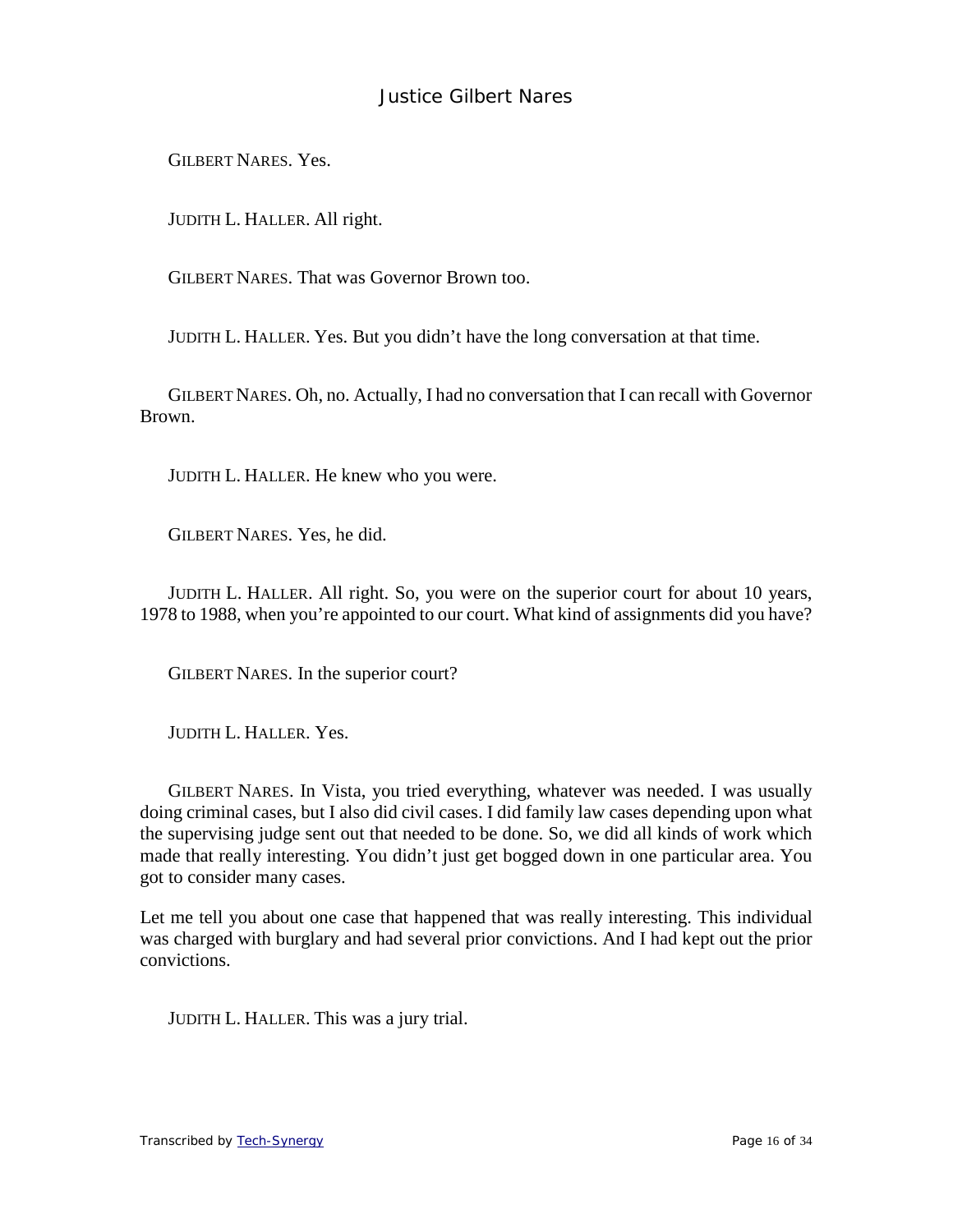GILBERT NARES. Jury trial. And so the DA was very unhappy about that and the jury acquitted the defendant. And so, the DA talked to the jury and you're not supposed to, but he did. And he said, "Had you known that this person had prior convictions? Would you have acquitted him anyway?" And they said, "It doesn't make any difference. We already knew."

00:35:02

"How did you know about the prior convictions?" This just shows you how little details can cause problems. Well, what did happen is all the judges get a calendar with the charge in the priors. But they also post that same calendar outside the door of the courtroom. So, the jury said to him, "We read it out there. It says here *People vs. Jones*, and here are his prior convictions." So, while the DA shouldn't have done that, that brought about a big change. Thereafter, the prior convictions were not listed on the charge outside the courtroom. So little things like that can make a significant difference.

JUDITH L. HALLER. It's somewhat the reminder that all of us say: on a jury when you have 12 people, they don't miss a beat because at least one of them has seen or heard something.

GILBERT NARES. Yes. That's very, very true and I enjoyed jury trials. They came up with some decisions that might not necessarily have been perfectly with the law, but were the correct decisions based upon the facts that were argued and the law that was given.

JUDITH L. HALLER. What is your sense, Gil, you were there almost 10 years? How many jury trials do you think you presided over in that time period?

GILBERT NARES. Oh, I don't know. That's all I did for the 10 years.

JUDITH L. HALLER. Okay.

GILBERT NARES. And so, whatever was assigned to me. It has to be well over a hundred.

JUDITH L. HALLER. I'm sure it is.

GILBERT NARES. Yeah, because …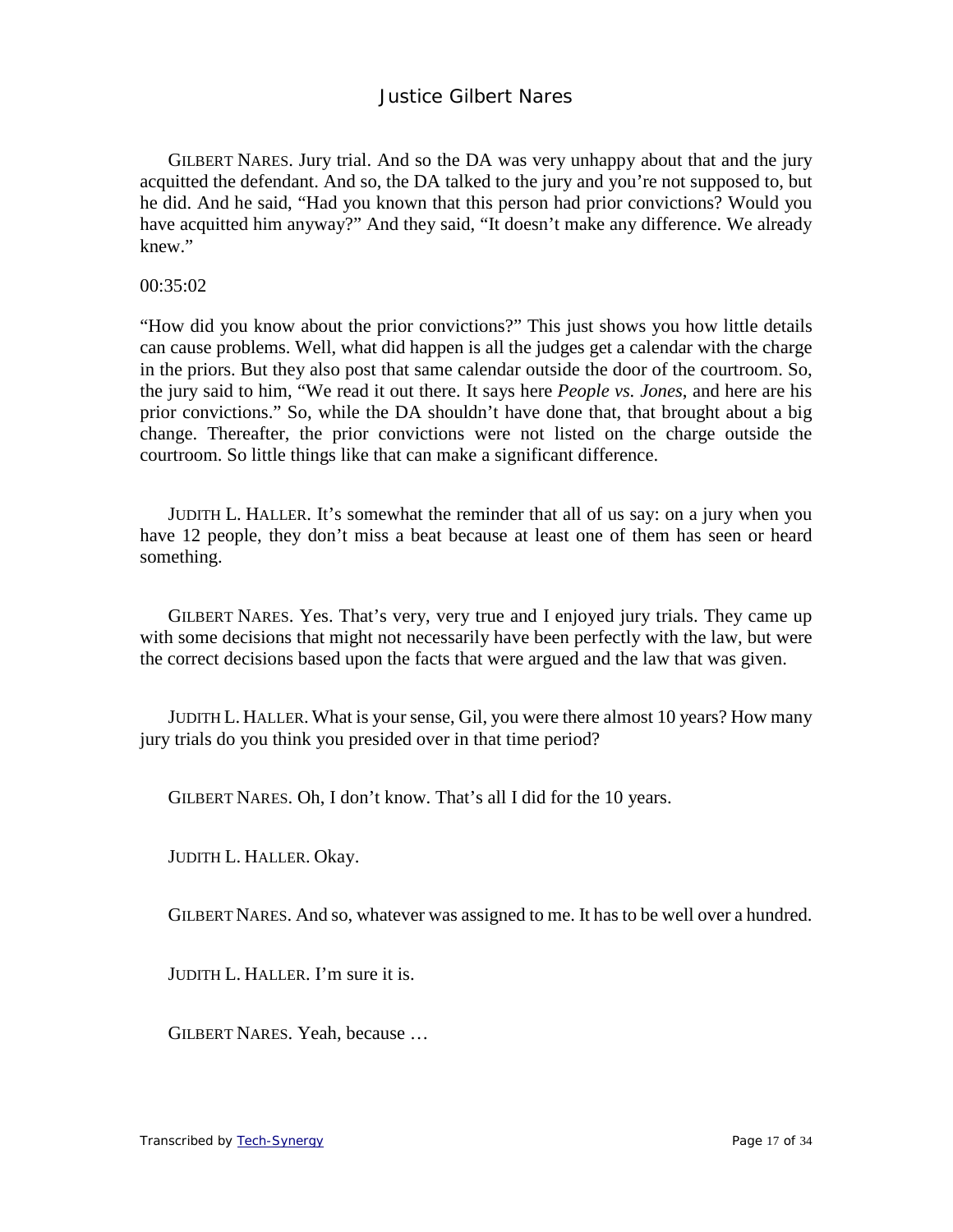JUDITH L. HALLER. I had the same sort of impression you did, that it didn't always exactly agree but they always came to fair conclusions.

GILBERT NARES. I think so. And I was very, very impressed with the juries. They listen to the cases very, very carefully. We had one that a young man who had mental problems in terms of understanding cognitively. He was up there. He wasn't mentally retarded, but he had impairments. And he was about 21 and he was charged with being a lookout for a burglary. And the jury was listening very attentively and then the DA made a mistake, I think. He asked the young man, he said, "You're not very smart, are you?" And he says, "Oh, my mother says I'm her slow baby." It was all over. It was over.

And the mother got on the stand and she said, "You know, I try my hardest, he's a grown man. He wants to be out with the guys and some of the guys will mislead him into doing things. He's really good, but I can't keep him in the house." So the jury made the right call there. He was there, but he wasn't really a lookout. They were just using him. So I agree with you. I think juries are really insightful. They look at it very, very carefully.

And I had another one where this young man was charged. At that time, some of the people who are well-behaved at the jail could be trustees. So they could go outside the jail and pick up the trash and dispose of it. And this young man was told, "You're going to go out there because you could pick up the trash. Underneath the trash can, there was going to be some marijuana. You bring it in." And he says, "I'm not going to do that." He says, "Let me tell you what bad things are going to happen to you if you don't do that."

So, he did and he got charged. And one of the jurors who I did not know personally, but he attended our church and he was one of those very strict people that you can just tell by his conduct. And when the young man got on the stand, he said what was happening. And the DA said, "Why didn't you just ring the bell that they have there in the room for an emergency." He says, "Yes, they come and they say, 'What's going on?"" And then they leave and guess what happens to you when they leave, and he started crying. Jury acquitted him in 10 minutes. I mean, they're insightful.

JUDITH L. HALLER. Yeah, they are. I agree.

GILBERT NARES. You got to have some common sense in this world.

JUDITH L. HALLER. Let's talk a little bit about the kinds of cases that were up on in the Vista area, because you had a lot of cases involving young military people because of the proximity to Camp Pendleton. You also were very close to a highly wealthy area in Rancho Santa Fe.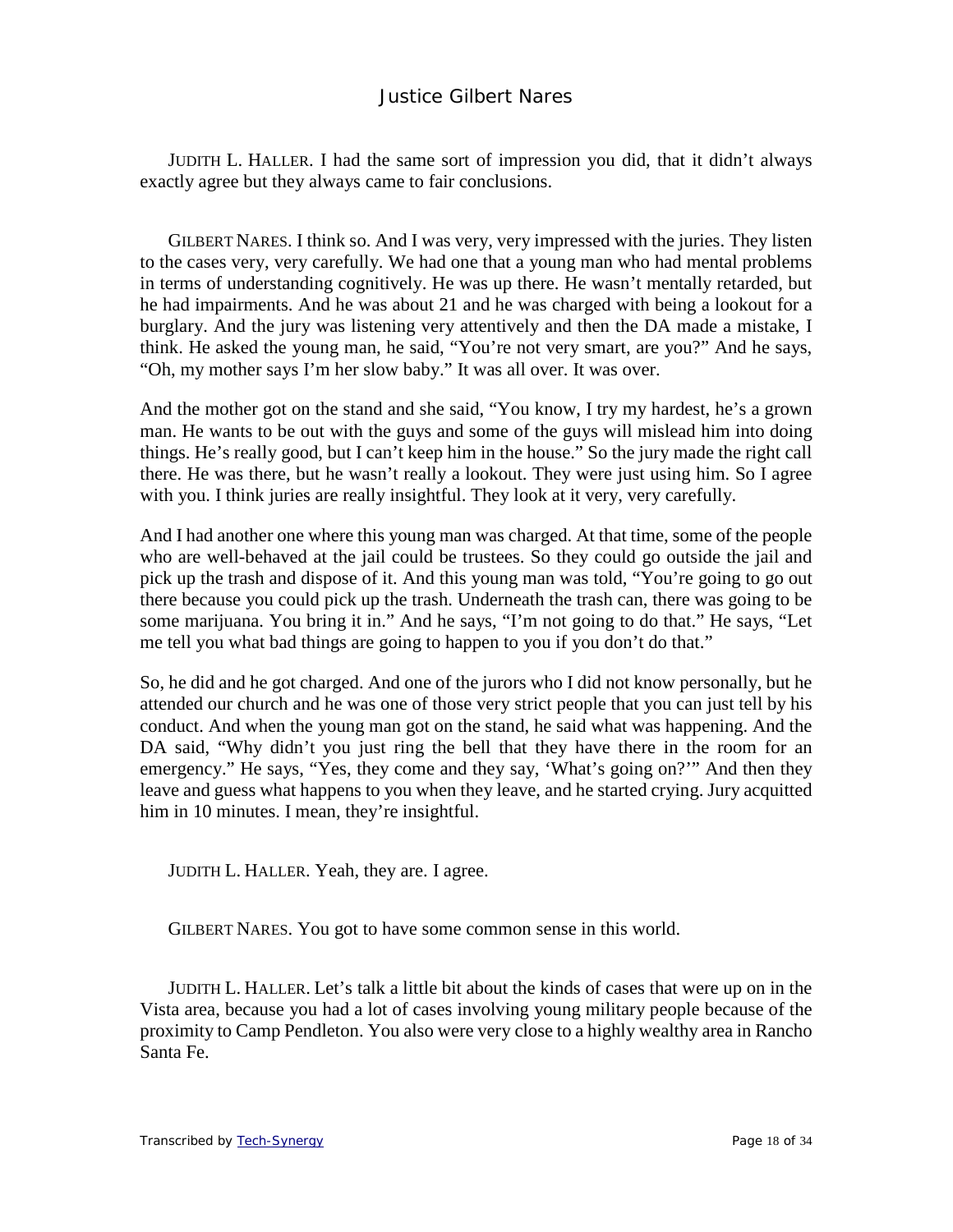#### 00:40:03

So you had any number of interesting family law and cases, correct?

GILBERT NARES. Oh yes. Yeah, lots of money, I had never heard of the expression a waterfall in terms of income. And they said, "Well, we reached the part where there was a waterfall." I said, "Well, could you explain that? I know what a waterfall is." He said, "Well, a business reaches such a state that, just on its own, the money just starts pouring in." I said, "I understand that very clearly now." So you had both, you had some very poor people and you had young military people. We had a big senior community in Rancho Bernardo and we had a wealthy area of Rancho Santa Fe, and one thing that I found that was true: people think that seniors are always conservative, they're not. I think they have a lot of life experience that they bring with them to the jury, and I think it's a mistake for people to think that any criminal cases are always just going to be, "Let's convict them and send them on to prison." They listen to the cases. I think it's because they have a lot of experience.

In fact, one of the DAs told me at that time that he didn't like seniors on death penalty cases because they were more reluctant sometimes to impose a death penalty unless they were absolutely positively without a doubt proven guilty beyond all reasonable doubt that they deserve the punishment of death. And so, it was an interesting experience.

JUDITH L. HALLER. I want to explore too a little bit about the relationship between the judiciary and the lawyers back in sort of 1978 to 1988. Was it friendly? Was it informal? What was it like?

GILBERT NARES. I think it was friendly and it was informal. There are a few judges who were very formal in their dealings with lawyers. I thought it was very positive as a whole. Different judges had different approaches, and it was good. I think the public always received justice from the judges and I think the community was pleased with that.

JUDITH L. HALLER. There used to be a practice after an attorney would participate in a jury trial of both sides. The DA and the defense attorney or the plaintiff's attorney and the defense attorney would come to the judge for constructive criticism in terms of how they had conducted themselves and what went well and what didn't. Was that something that was sort of common practice back then?

GILBERT NARES. I saw some of that and I experienced some of that, but after a while it was done away with. It was considered, I don't know if the word is unethical, but that it might be …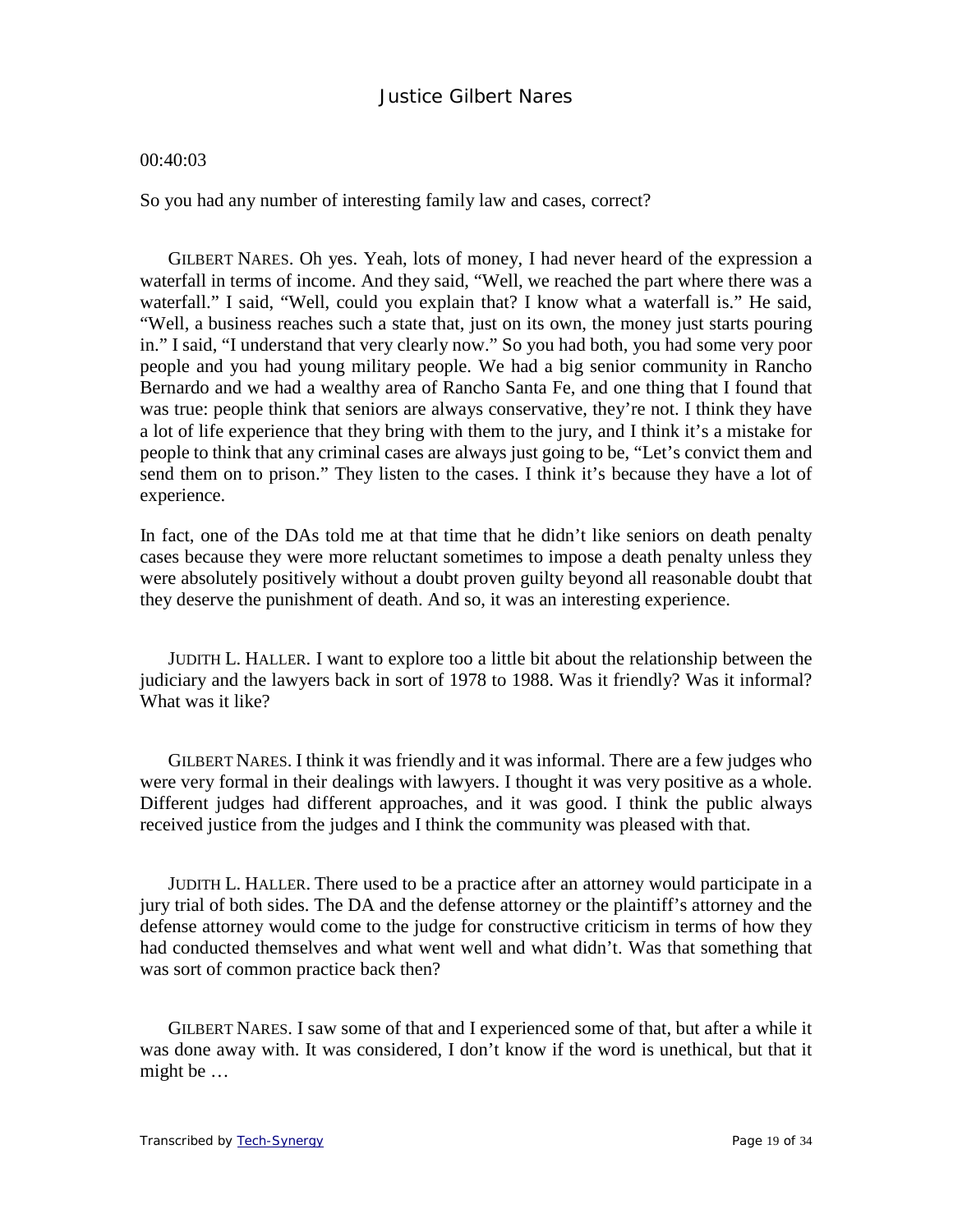JUDITH L. HALLER. Too cozy?

GILBERT NARES. Too cozy.

JUDITH L. HALLER. I agree.

GILBERT NARES. And that's unfortunate because a lot of experienced judges did provide young lawyers with direction, because some of them didn't have a law firm that they were practicing with. They were on their own and it helped to get some constructive feedback from a court. That stopped.

JUDITH L. HALLER. That has stopped. Agreed.

GILBERT NARES. It stopped a long time ago.

JUDITH L. HALLER. Yes it did.

GILBERT NARES. But I think the Inns of Court that we have now and where you have lawyers, seasoned lawyers who also are participating in Inns of Court, I think that helps young lawyers a lot and I think it's a good thing to have.

JUDITH L. HALLER. And I know that the North County still considers you their judge. They love having you come up there and participate.

GILBERT NARES. I have a fondness for North County. I have no plans to retire but if I ever did, I might be willing to sit on assignment up there in North County, do whatever work needs to be done.

JUDITH L. HALLER. Well, we're now up to 1988. Did you formally apply for the Court of Appeal or were you encouraged? How did that process start?

GILBERT NARES. A little bit of both. I was encouraged and I did apply, and I didn't know Governor Deukmejian or anybody in his inner circle but I applied and eventually I was interviewed by his Judicial Appointment Secretary who was later on the Supreme Court.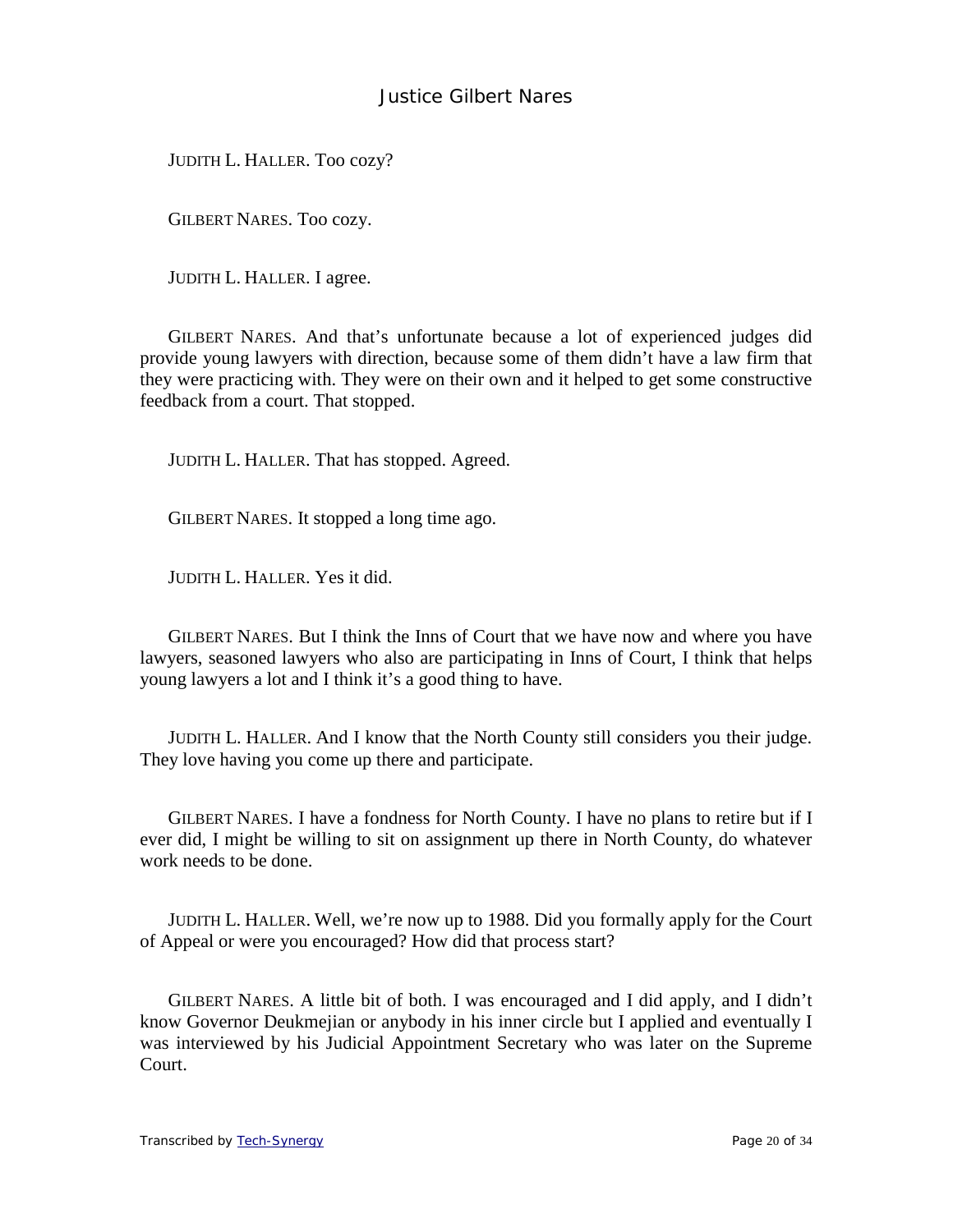#### JUDITH L. HALLER. That would be Marvin Baxter?

GILBERT NARES. Marvin Baxter, and it was a very positive experience. I can tell you this, our local Assemblyman at that time was Bob (00:44:55) and a friend of mine, who would have been one of my mentors, was a good friend of his and so he invited me to a reception that they were giving for Governor Deukmejian.

00:45:07

And Governor Deukmejian told a story that I've always thought was hilarious and probably true. He said, the Governor said, "You know, thank you all for being here. I've really enjoyed speaking to all of you. In the last eight years that I've been in office, I must have shaken a million hands and everybody says that they voted for me." He said, "I don't understand how I could have almost lost the first election by 80,000 votes." So he had a wicked sense of humor, and I can appreciate that. I'm sure every politician is told by everyone, "Oh, I voted for you."

JUDITH L. HALLER. I think that's probably true. If I remember correctly, you and Justice Huffman and was it Justice Froelich?

GILBERT NARES. Yes.

JUDITH L. HALLER. Were appointed to three brand new seats, or did one of you get a retiring seat?

GILBERT NARES. I think Dick got a retiring seat and I think there were two new seats that were added. I am not positive but I know that it was the three of us obviously.

JUDITH L. HALLER. Okay, so the three of you come on to the bench at the same time and seniority plays into things. How is it? Tell me the story of how it is that since you are all appointed on the same day, how did you decide who is most senior?

GILBERT NARES. We do it in the wisest of ways, we draw straws and I drew the short straw so I was third, and Dick was first, and I think Charlie was second. It's fine.

JUDITH L. HALLER. No, I know because it makes so little difference.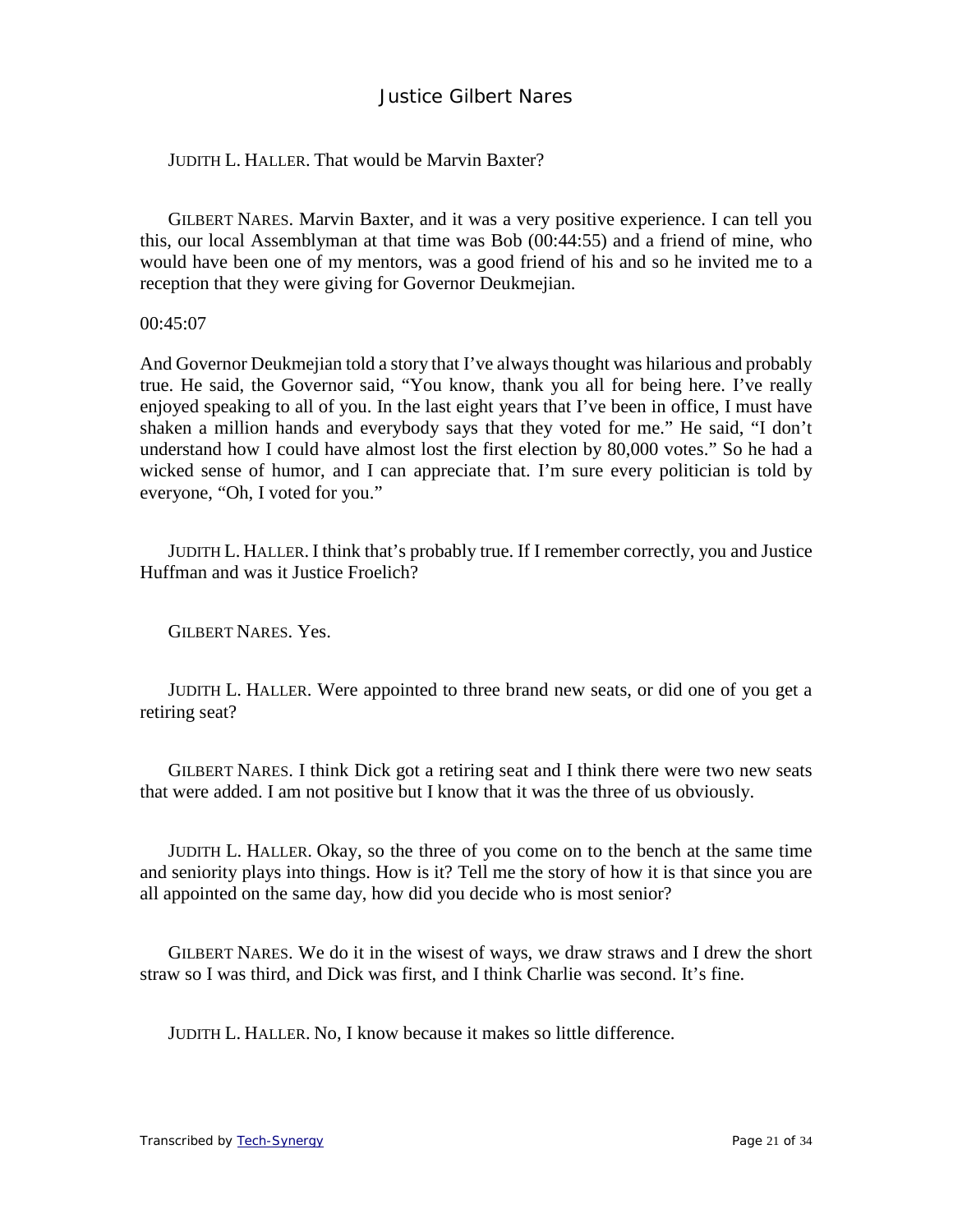GILBERT NARES. That's right.

JUDITH L. HALLER. Yes, but there are certain protocols of that. Now, so you literally are coming up on your 30th anniversary of being on the court. I think August of this year will be 30 years, correct?

GILBERT NARES. Yes, in total time, beginning with the muni courts, 42 years. I've been grateful for both Republican and Democratic Governors appointing me and being in public service. It's been an honor and a privilege, and I hope I measured up to their standards and served the public well.

JUDITH L. HALLER. No doubt you have. I know that. In terms of cases, very quickly, you and I are appointed to be lead on about seven cases per month, and then we are either second or third on another 14 cases per month, and then we have extra cases from central staff. So, we've done a lot of cases but there is also the writ process and I'd like you to talk a little bit about why you think writs, the cases that come out of writs, are so interesting.

GILBERT NARES. Well they usually present novel issues or issues that would take too long if they came up by way of appeal. So, the lawyers find a way to craft the court's attention to an issue that needs to be resolved. And they always seem to be cutting issues or issues that could eventually be reached but they can frame it in such a way that they can be reached now and decided now. And I always found their cases interesting, and I love writs. I just enjoy them, the immediacy of the problem, the ability to work it through and get an opinion out of it. And so, that's my favorite area.

JUDITH L. HALLER. And it is sort of interesting because over the years, in the last year for example, we've all noticed that the number of civil writs coming in has increased substantially in the last (particularly last couple) of months. We are not sure why but they have.

GILBERT NARES. I don't know either but we do—I'm in the writ panel now as we speak—and we are getting a lot of civil writs. I don't know what it is that's bringing that about. They aren't necessarily difficult or new issues. Everybody just seems to, maybe they want to satisfy their clients, I don't know. They say, "Look, I don't think we are going to prevail on this but we'll give it a shot and see what happens." That might be part of the problem, I don't know.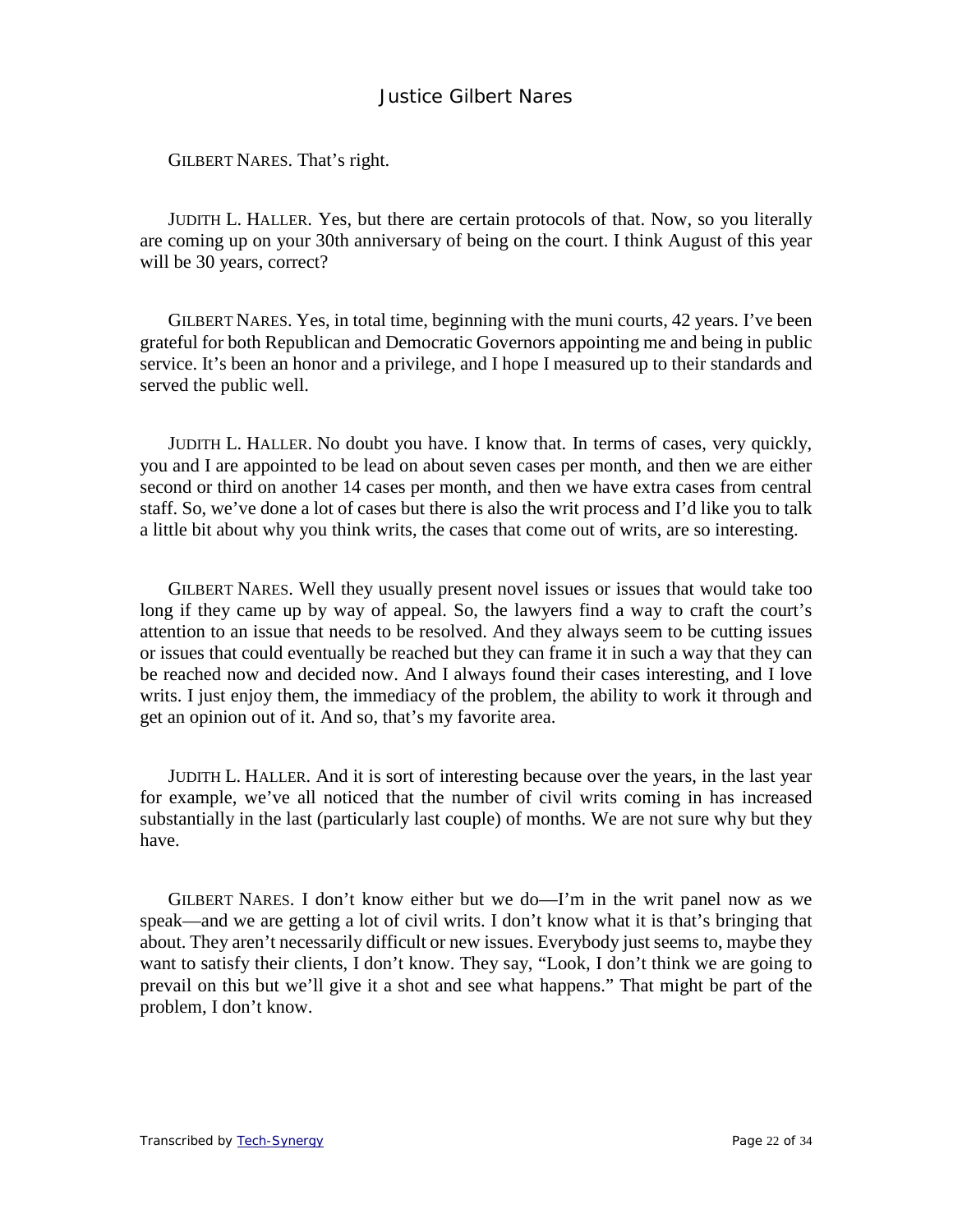JUDITH L. HALLER. Well, I also know there was a habeas, a proceeding that came in by way of habeas, that you've never forgotten. So let's talk about that.

GILBERT NARES. This is the case that I will remember for the rest of my life. I was acting presiding judge, and I was also on writs. And this pro per writes a letter to the court saying, "I'm in prison. I didn't do it. My family has now abandoned me. My lawyer says to accept my punishment. All my family and friends have abandoned me. I didn't do it."

00:50:08

JUDITH L. HALLER. And in your time, you've seen any number of people …

GILBERT NARES. Oh, I represented some of these people too.

JUDITH L. HALLER. All right.

GILBERT NARES. And he said, "I didn't do it." And he said, "I'm in prison now and there are a lot of bad people here, really bad people. But they deserve to be here, but I'm not one of them." And he had been convicted of kidnapping for rape and kidnapping for robbery, and he got two consecutive life sentences. And by the time he wrote this letter, he had done 10 years in prison. He had written to everybody, and he'd not gotten any relief.

There was something about his case that really bothered me. First of all is, he didn't sound fake, he didn't sound like, "I'm just going to do this just in case I can get out or if it'll help me." It really bothered me. So I told the panel, I think we should provide him with a lawyer, and we did. And then the next step that came up they said, his lawyer turned out to be Carmela Simoncini, a very fine defense lawyer who now is clerking for one of the, no a research attorney for one of the justices in San Bernardino, asked the court for money to run a DNA test because there was no money for it so it had to come out of our budget. So that's a shortcoming in the law, at that time anyway.

JUDITH L. HALLER. And DNA was not really available when this fellow was convicted or wasn't used very often.

GILBERT NARES. It wasn't used because apparently it was expensive too. So I went to the panels and I said, "It has to come out of our budget." And we concluded, "Well, if we're going to give him a lawyer, we might as well give him the money for the DNA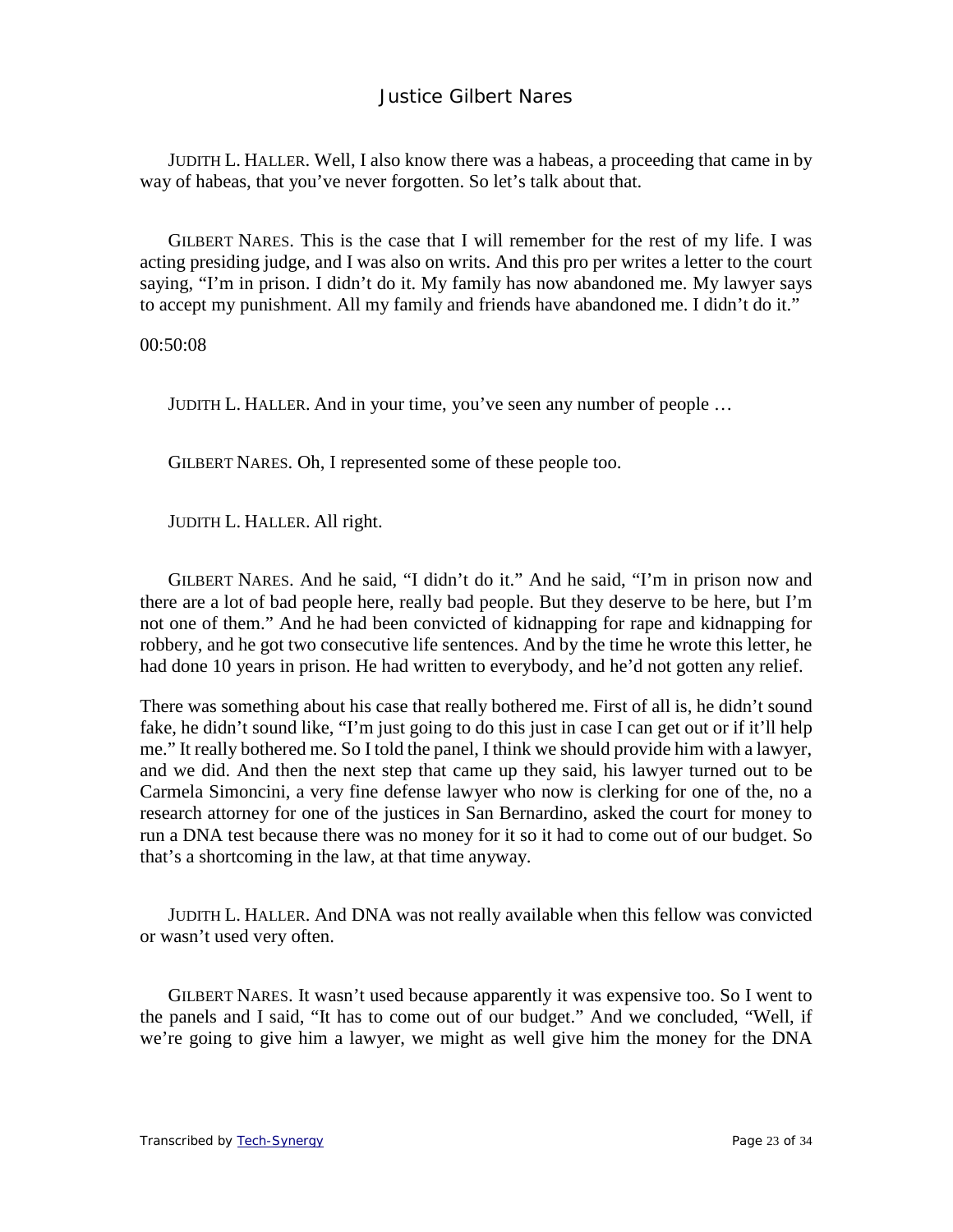testing." So we did, I think it's like \$3,000. And then they conducted the DNA testing and it wasn't him.

JUDITH L. HALLER. Conclusively.

GILBERT NARES. Conclusively. And if I recall, they used the same DNA testing that they used in that famous case up in Los Angeles. I'm trying to think of his name, the former football player.

JUDITH L. HALLER. O.J. Simpson.

GILBERT NARES. I think they used the same test and it was clear. Even the DA agreed. It can't be him. But this man did 10 years in prison for something he didn't do. And when he was released, he and the victim spoke to each other apparently, from what I understand and I'm sure she regretted what had happened. But here's a young black man who did 10 years in prison for something that he didn't do. And probably the worst thing that can happen in the judicial system is to have somebody incarcerated for a crime for which they were convicted which is not true. And so mistakes are made and I'm glad that science helped clear him. Otherwise, he would still be there. That's a tragedy. I mean, I can imagine being in prison for something that you didn't do.

JUDITH L. HALLER. Over the years, we've talked many times about the role of an appellate court versus the role of a trial court and how what we do is prescribed by the standards of review. But there must have just been something kind of, what, an instinct, like a gut-level reaction to this.

GILBERT NARES. It was the way he wrote his letters. I felt there was something wrong but I couldn't put my finger on it, but I just thought that there was something wrong and we should take a look at it. I said, "Well, at least let's give him a lawyer and then the lawyer said we will need money for the DNA test." And I said, "Well, we've gone this far, we might as well take the step."

JUDITH L. HALLER. And the DNA is conclusive one way or the other.

GILBERT NARES. Yes. It was conclusive but 10 years! He got an award of money for the time he had spent in prison, but money is no substitute for 10 years of your life incarcerated for something that you didn't do. And I met him.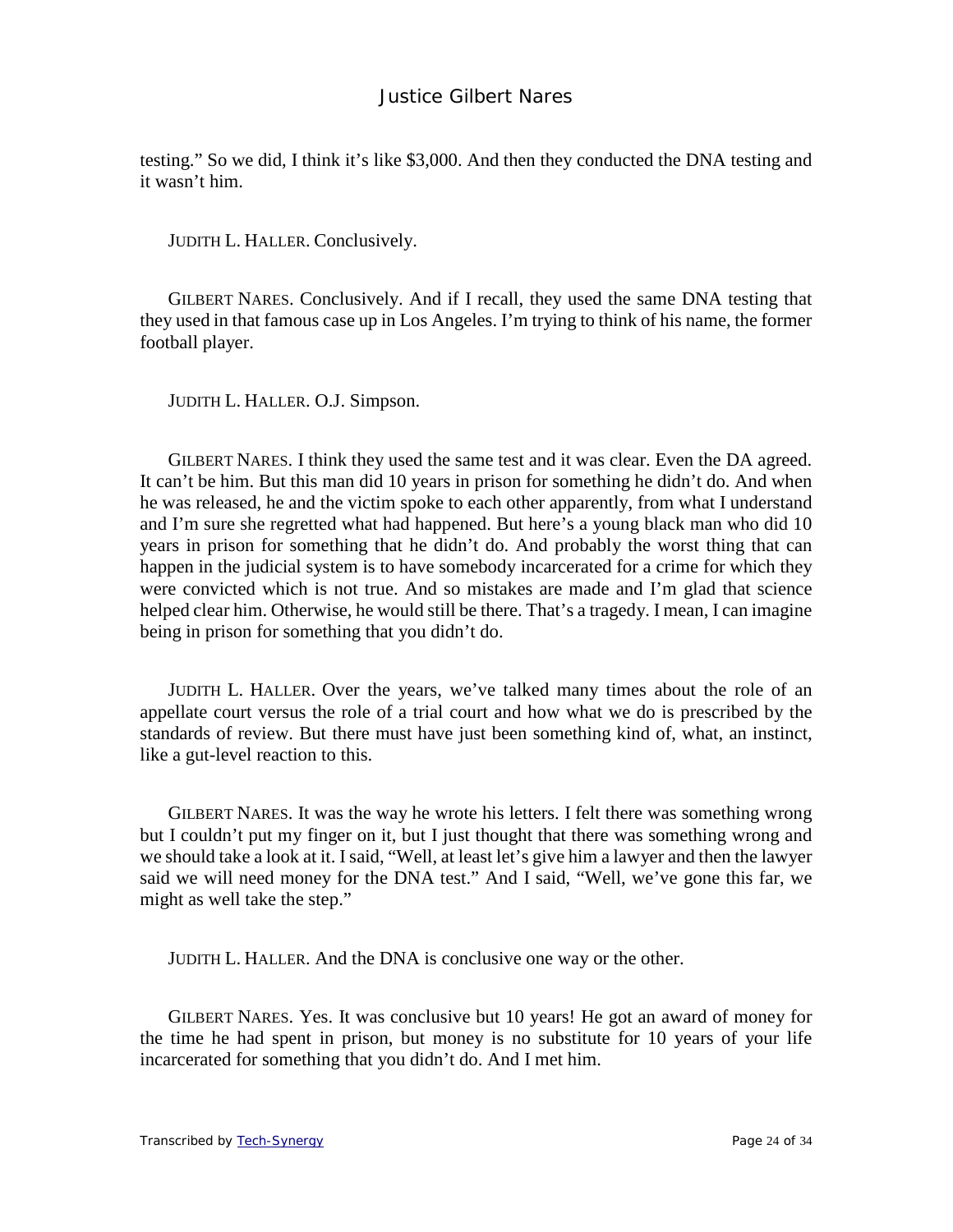JUDITH L. HALLER. Oh, you did. That I didn't know.

GILBERT NARES. Well, his attorney was honored at the Federal Defenders dinner.

JUDITH L. HALLER. Yes. As well she should have been.

GILBERT NARES. She should have been. She's a very good lawyer. He's fortunate he got a very, very good lawyer. And he came up to me and he introduced himself, and he said thank you. I said, "Well, thank your lawyer."

00:55:00

I said, "I read your letter and it was very impressive and I knew there was something off but I couldn't put my finger on it." But I said, "The way you articulated what you had said persuaded me." He said why did it persuade you? I said, "Well, it was the sincerity of your words and the fact that you said there's a lot of people here who belong here and should never get out, but I'm not one of them." So it worked out well. And I think that's the worst thing that can happen to the justice system is when somebody is convicted for something that they didn't do and it's never rectified or if it's rectified, it's rectified too late, but I'm glad it worked out for him.

JUDITH L. HALLER. Oh Gil, over the years, our court has had, my numbers are going to be off, but we do about 40%, I mean they're grossly correct, sort of 40% criminal, maybe 35%, 40% criminal, 30% civil, some probate and family law. And then over the years, we've had a large percentage of dependency. So you've seen all those cases.

GILBERT NARES. Yes.

JUDITH L. HALLER. Okay.

GILBERT NARES. Yeah. They all come through and I like reading the background information of cases I like, find what's really going on and they'll get to the law but I like to know as much factual information as I can get.

JUDITH L. HALLER. What's your sense about oral argument? Does it matter? Do you enjoy it?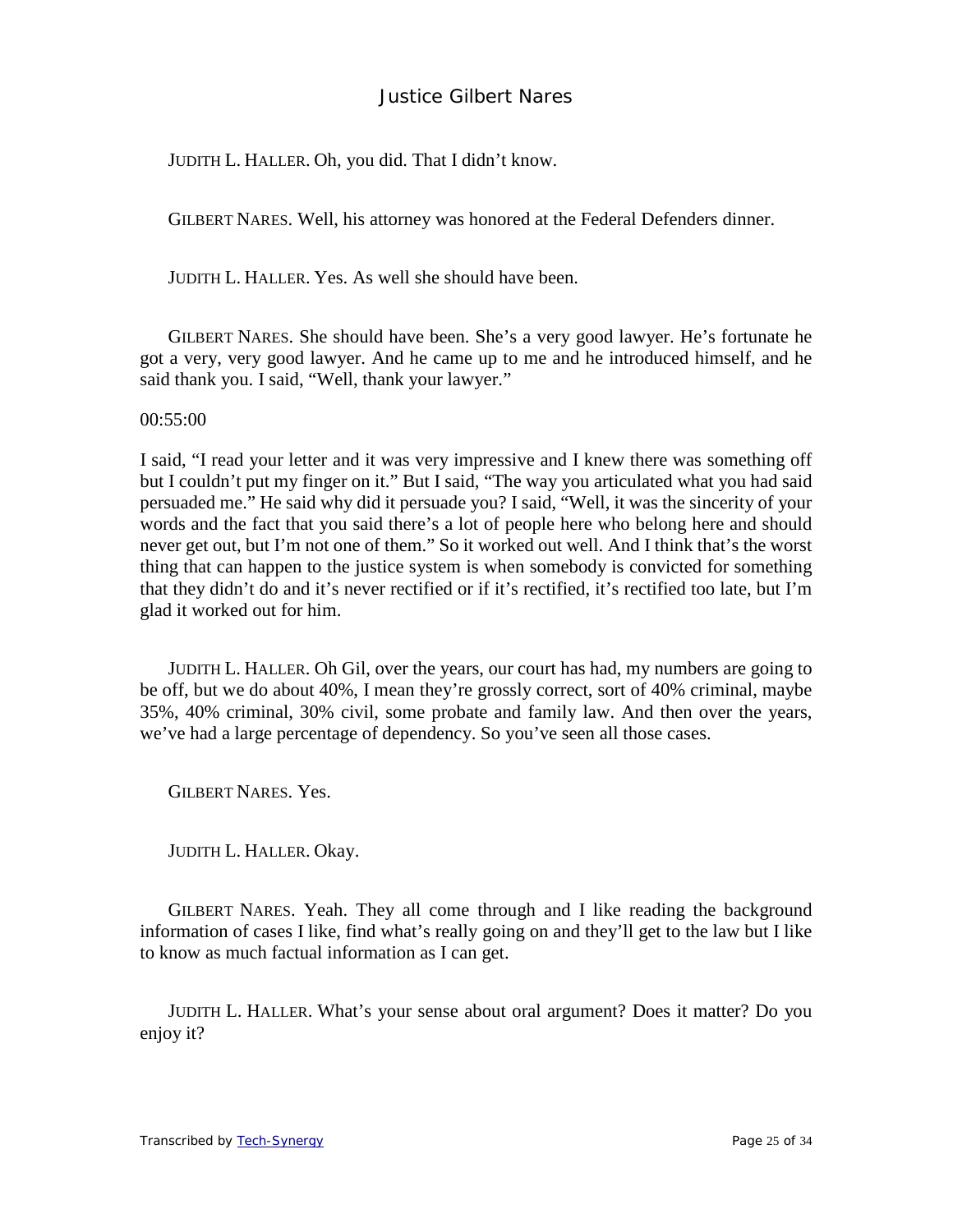GILBERT NARES. It does matter. When I was appointed to the Court of Appeal, my strong supporter, Judge Lopardo, who was an outstanding trial judge and trial lawyer said to me, "Gil, remember this when you go to the Court of Appeal. Oral argument is the heart of your case and the brief is the brain of the case. They both need each other and it's very important that they both be present in the case." And so I've always looked at it that way. That the brain has to be there before you get to the heart in terms of the advocacy and the quality of the writing is very, very important. What I do in oral, in preparation for reading the briefs, I read all the outlines first.

JUDITH L. HALLER. The table of contents outline.

GILBERT NARES. Table of contents. I read all of them. I read it and then I go back and read the briefs because this gives me an idea where I'm headed and this also tells me what the other side is saying in response, and I have found that very, very helpful, but I think that's the relationship. I think oral argument is important. I don't think, if you ask for oral argument, I don't think you should get up there and say, I waive oral argument, I'll just respond to what the other side says. But it is important but you have to remember that it's the heart of your case, not the brain of your case because the brain is the brief.

JUDITH L. HALLER. And the law that controls.

GILBERT NARES. And the law that controls, and your oral advocacy is what helps persuade the court of the correctness of your position.

JUDITH L. HALLER. Are there any civil cases that stand out in your mind? You have been involved in hundreds, maybe we're approaching a thousand if you talk about lead cases, and participating cases, and writs, and …

GILBERT NARES. Well, I always forget the name of the case. I think it begins with an S.

JUDITH L. HALLER. Oh, tell me the subject matter.

GILBERT NARES. Well, let's see. What was that case where the Supreme Court took it?

JUDITH L. HALLER. Oh, you're talking about Brinker?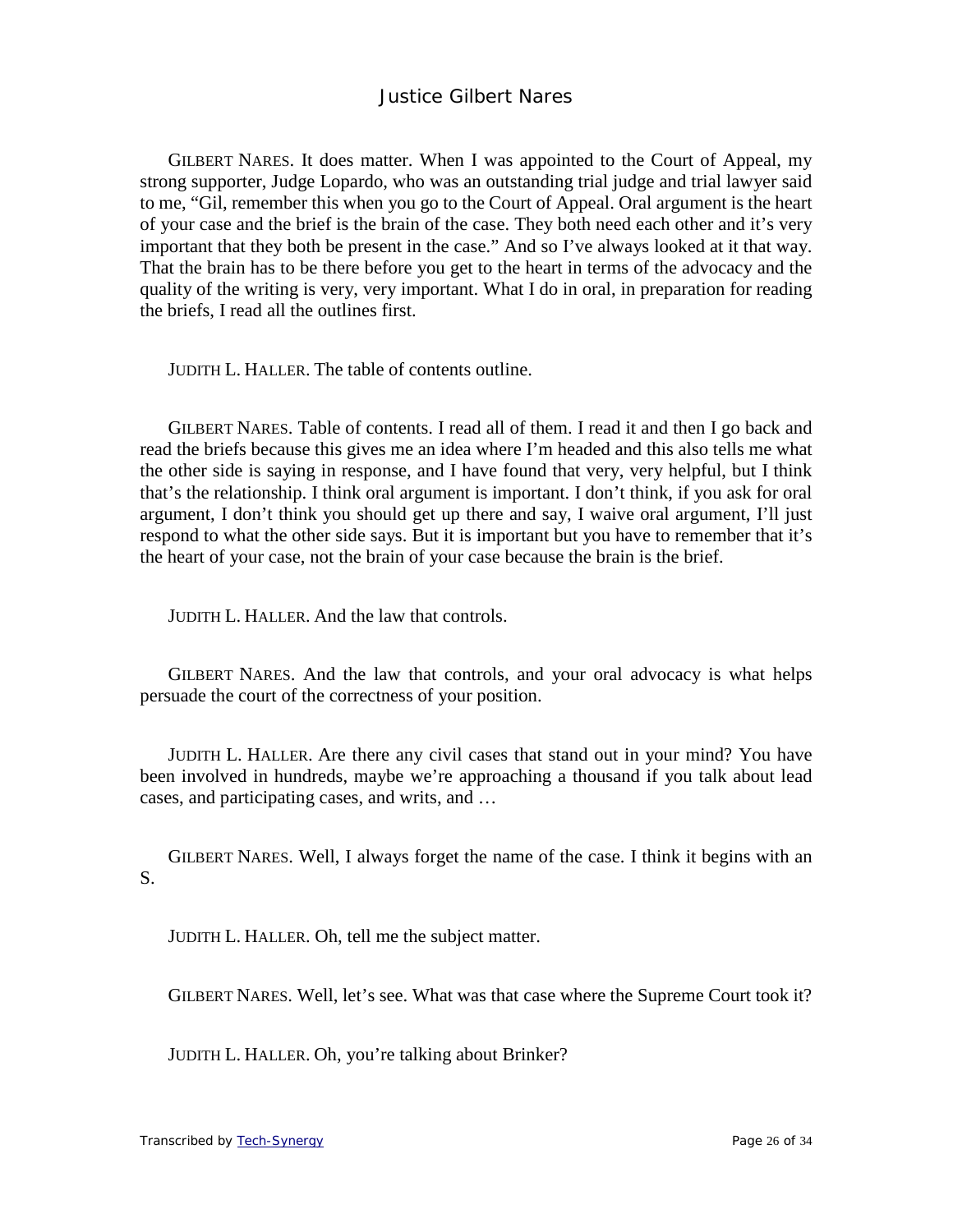GILBERT NARES. Brinker.

JUDITH L. HALLER. The wage and, yes, do you have to provide meals? Are they mandatory or provide, what do you have to do as an employer?

GILBERT NARES. Yes. When I looked at that case, the bar was saying, to all the justices throughout the state, "Do something, do something, decide a case, decide a case."

JUDITH L. HALLER. Because there were all these class actions.

GILBERT NARES. Yes.

JUDITH L. HALLER. About what an employer has to do.

GILBERT NARES. And mine wasn't quite ripe. But, you know, I kept reading all of these things saying, "Do something, do something." So, I did it. And then the introductory paragraph to the Supreme Court's opinion is saying, "Well, while this case may not be ready in the normal fashion [I'm summarizing], we're going to address it." Sometimes the law is too slow in responding to problems and I'm not saying that we should rush through it but there ought to be a better way to get to some of these cases rather than wait three or four years. I'm not being critical of the justices of the Supreme Court.

#### 01:00:00

They have an awful lot of work and they make the law, and so they have to make sure that it's just and correct, but there ought to be a way to get through this process a lot faster than we do. I do not have an answer.

JUDITH L. HALLER. Well, let me take Brinker as an example of, when you started and certainly when I started, we had any number of really interesting civil cases, but I think our perception has been that they have become more complex, more difficult.

GILBERT NARES. Yes, that's definitely true. No one appeals a simple civil case anymore. We used to have some simple civil cases in the beginning but they're all gone. It's either too expensive for litigants to entertain an appeal, but all the cases that come up are complex. They require a lot of time and analysis, and a lot of money apparently, to appeal. So that is a big problem, and it takes so long to have a decision. I think Brinker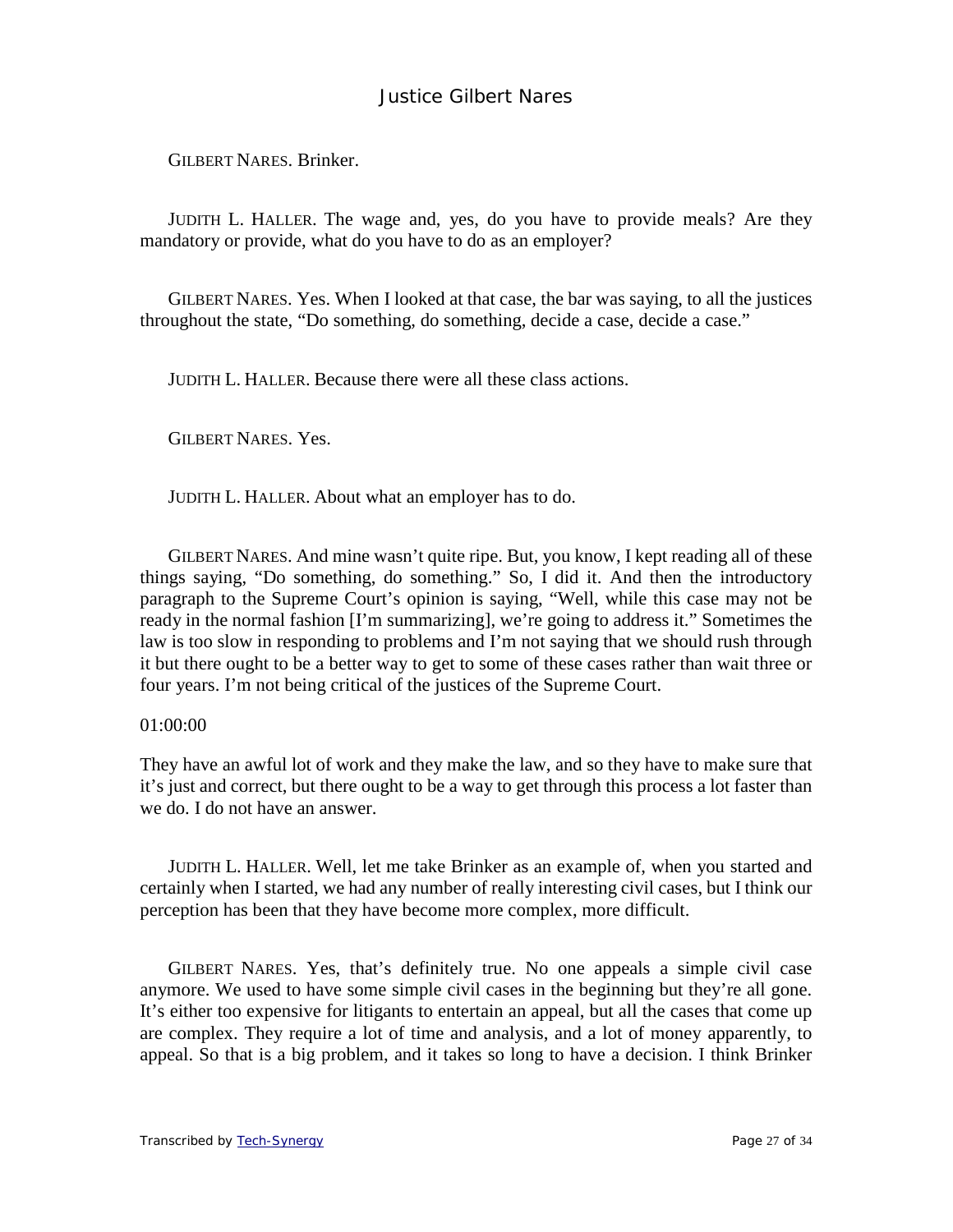took over five years, maybe longer and this is it. I'm not being critical of the decision makers.

JUDITH L. HALLER. No, I was going to say that the good news is, at the Court of Appeal level, cases are getting resolved very quickly after the briefing has completed and by very quickly I mean a very large percentage within six months.

GILBERT NARES. And I must add that the workload has increased substantially for each of the justices. It used to be that you'd get five or six, but now we, with so many people and we have a larger staff, you have to pedal a lot faster just to keep up because you are getting cases every week from a different lawyer that you're working on or with. And so, there's just a lot of work.

JUDITH L. HALLER. Well, I know that in Brinker it reads "affirmed in part" and "reversed in part." How do you feel when you get reversed by the California Supreme Court?

GILBERT NARES. Well, I made a mistake and it needs to be corrected. I don't take it personally, anymore than I would think that a trial judge should take it personally when they get reversed. I heard a funny story about that. I had attended an appellate conference someplace in, I think it was in New York, and one judge was asked, "How do you feel now that you are in the Court of Appeal?" He said, "Well, I used to, when I was a trial judge, I got sick and tired of being reversed by judges who knew less law than I did." He says, "Now, that I am in the Court of Appeal in my state, the trial judges are saying that about me." So somebody has to make the decision and not everybody is going to be happy. And I think when you give it the best that you can in terms of analysis and argument, that's all that you can do, that you can be expected to do. Fortunately, we have a really good system of review, so I think justice as a whole predominates.

JUDITH L. HALLER. In terms of our legal community, how would you compare your experiences as a young attorney to young attorneys now?

GILBERT NARES. A lot of us, I was really mentored and I was always very grateful for that, and I don't know if firms are doing as much mentoring as they did with us. I think the billing is really more important than ever. And the young lawyers are really worked very, very hard and are usually very, very bright. But I think the world has changed, the pace seems to be much faster because we see it at the end where we are getting all of these cases and that's accelerated over the years. But I think the young lawyers are better prepared.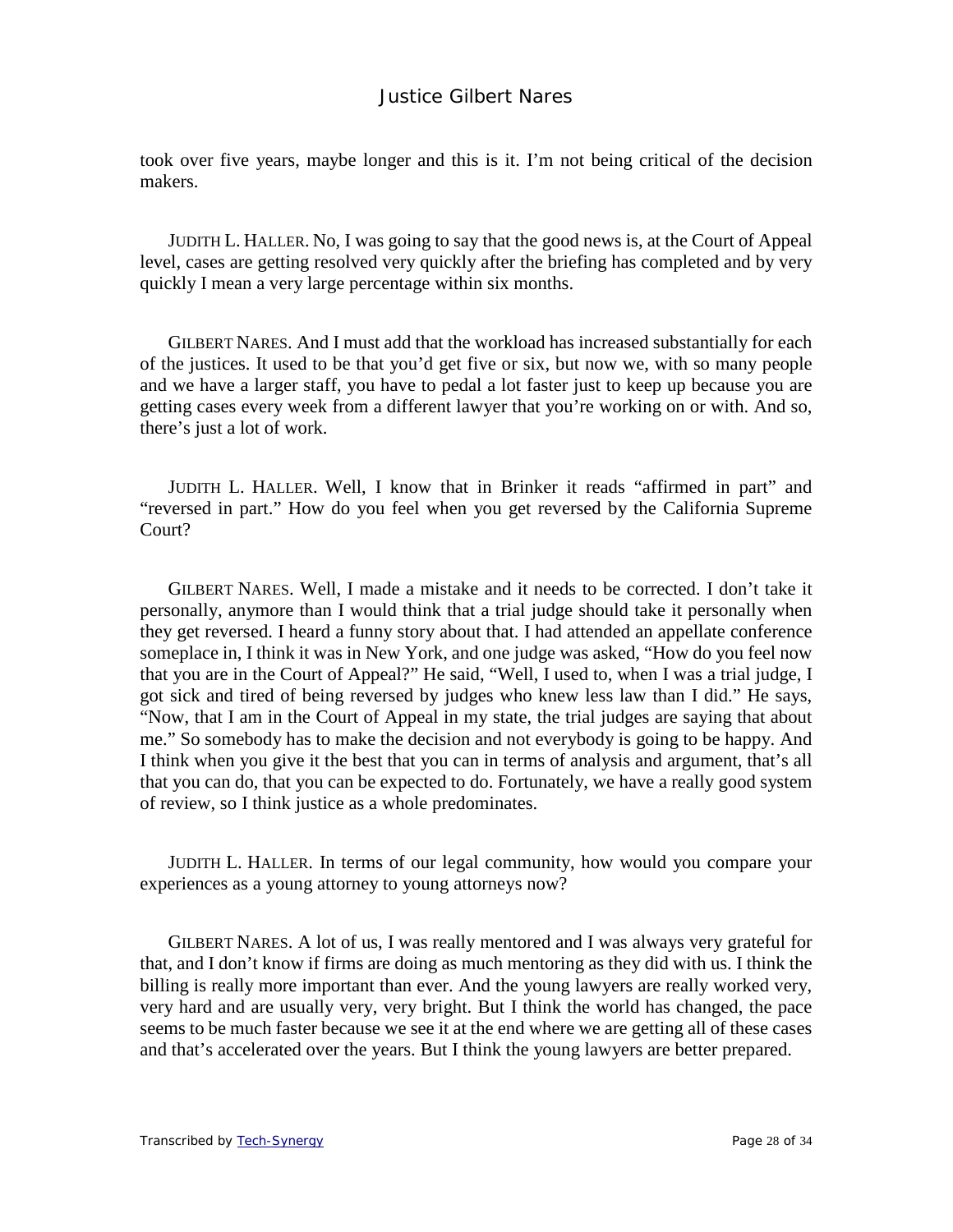JUDITH L. HALLER. They certainly become highly specialized, particularly within civil.

GILBERT NARES. Oh I think that's very true, and you can't be, well, civil is like this, if I may use that example of, in terms of the areas of the law where criminal law is more narrow because it's statutory. And I think it is easier for civil lawyers to learn criminal than those who practice criminal to learn civil. Fortunately, you find talented lawyers in both fields who can cross and do it well.

JUDITH L. HALLER. When you are on the trial court, you make any number of decisions but you're the one, it's just you.

GILBERT NARES. Yes.

JUDITH L. HALLER. You are the decision maker. Up here it's three of us. How is that process different? How does it change the way you resolve the case, if it does?

01:05:01

GILBERT NARES. Well, three people can sometimes look at the same case slightly differently and I think it helps to get the opinions of two other people. After all, what we are creating is law for the lawyers to follow and the public to be bound by. It helps to have three hard working minds on a case. I am grateful that we have three. It takes more time, but if you're going to establish the law and make paths for the law, to new areas of the law, you should have three or more minds working on it.

JUDITH L. HALLER. Agreed, agreed. Well, let's talk a little bit about, would you do it again?

GILBERT NARES. Yes, I would always want to be a lawyer again. I have no regrets. I have no regrets about being appointed to the bench. I started out and I'm very happy. I work with great people, we have a great staff, and the issues are always interesting. There's always something new. Just when you think you heard a lot of it, you haven't.

JUDITH L. HALLER. I know, isn't that amazing?

GILBERT NARES. Yes.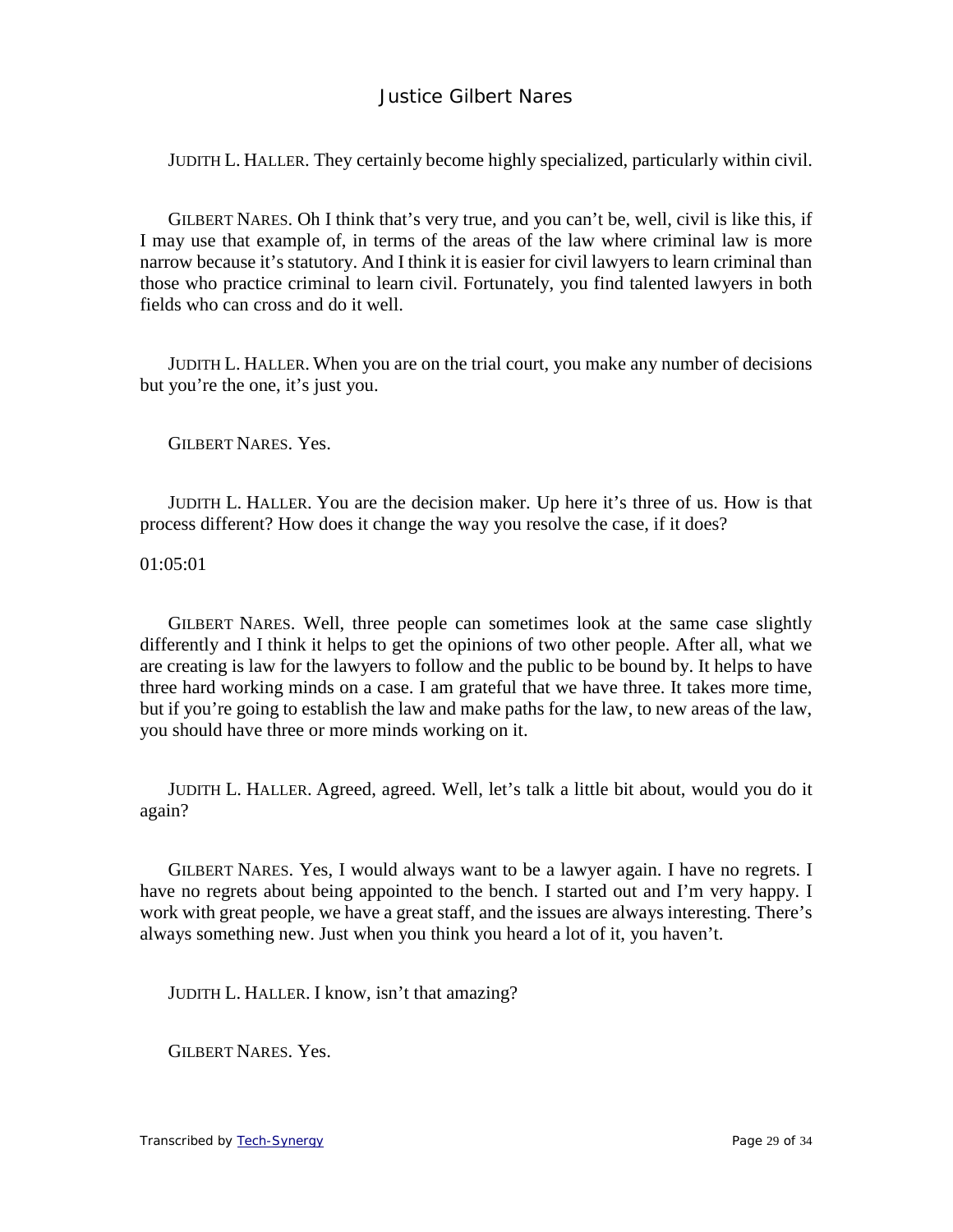JUDITH L. HALLER. Every now and then, we'll get something and you'll say, "Never ever seen this before."

GILBERT NARES. "I can't believe this but here it is." So it's always challenging. Right now, I just think that I got an awful lot of cases, and we're moving as fast as we can, and the work doesn't seem to be slowing down, the amount of work that comes through, and I just want to make sure we always have enough time to give them all the attention that they deserve.

JUDITH L. HALLER. I know you have a darling grandson and granddaughter.

GILBERT NARES. Yes.

JUDITH L. HALLER. Are you encouraging them too? I know they're proud of their grandpa.

GILBERT NARES. Well, they've come here and they asked me what I do, and I took them to the courtroom so they could see. I'm going to encourage them to do whatever—and I have—to do whatever they want to do and do it well. It doesn't make any difference to me which kind of work you pick as long as you enjoy it and you do well at it because that's what you want to do. There is no field of law or any other profession or occupation that I would say don't go into it. If they ask me for advice, I will give it to them but whatever you do enjoy it. If you don't enjoy your work, you won't be very good at it. I don't care what it is. And so, it's important that you enjoy the work. I did mentor a friend of my son whose father was a very commanding person, if you know what I mean.

JUDITH L. HALLER. I do.

GILBERT NARES. And he wanted his son to go into his line of business, and the young man wanted to be a professor of some kind down the line. And he says, "What am I going to do?" I said, "Well, talk to your father." He said, "Well, you need to talk to him." I said, "Well, I really can't interfere but let me tell you this, why don't you bring it up and eventually he might bring it up to me, and then I'll tell him." So eventually, we had a conversation, but I don't believe in forcing or directing kids to a certain area. I think, if they think that they're lost and they want to talk about it, usually if you talk with them after a period of time, you find what their interests are, and what their passion is, and what they would be good at. And I think that's how you help those who are undecided to go into an area, or an occupation or profession that they would enjoy. I recommend the law to those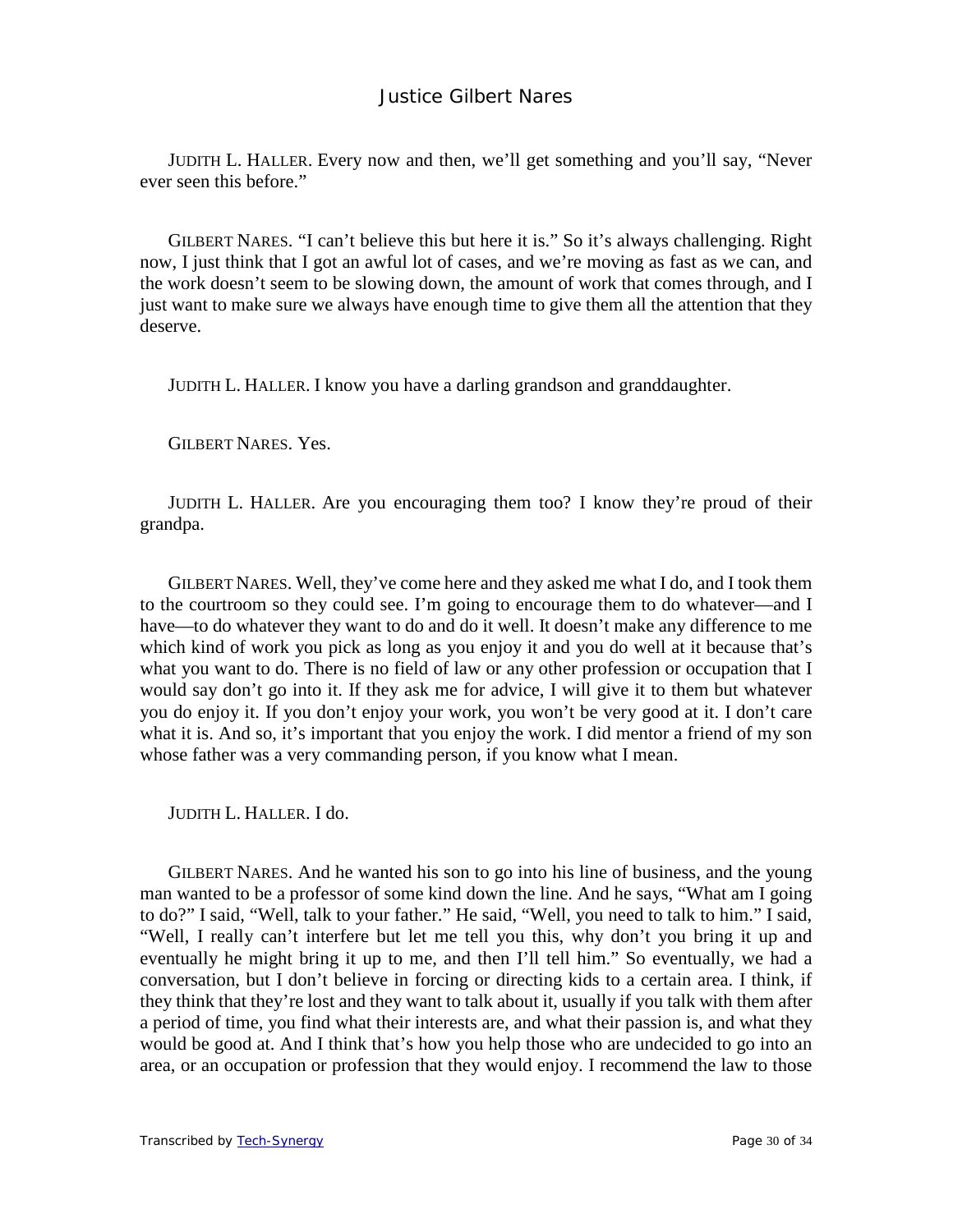who ask me, but I say, "Don't pick anything for prestige or money, pick it because you enjoy it and you think you'll be good at it. Otherwise, you will be miserable. And, so will everybody else who deals with you."

JUDITH L. HALLER. That's for sure. Now over the years at the court we have an externship program and I know that you are very actively involved in that and you've had at least two, if not three, each year. What kind of advice do you give to new, young aspiring law students and or lawyers?

GILBERT NARES. Well, I tell the students that when you go out there, they're really going to work you hard. They are going to work you very, very hard, and you are going have to be running at a fairly fast pace if you go to work for a private law firm. I said, "Always do your work, give it your best work, deal with the staff in a very engaging manner, they are part of your team and don't just dump work on them. If you know you'll have to have something done by next Wednesday, don't wait until Tuesday to tell them. Tell them now. This work is coming down the line so when they're dealing with their supervisors or others, they can factor that all in." And I said, "There will be some times when you have to work on Saturday and Sunday, that's just the way it is. But try to plan as much as you can, be considerate of the staff, and I think it will all work out. But yes, you will feel overworked in the beginning and the better you are, the more work they give you.

#### 01.10:03

I said, "You ought to worry if they don't give you any work." I had a young man, very, very bright. He went to work for a law firm, and he was hired at the same time as two other associates. And he called me in a couple of months, and he said, "You know, I'm really unhappy." I said, "What's going on?" He says, "I'm busier than ever. And I just get this work dumped on me all the time." And he says, "And the other two associates aren't getting any work or get very little. And here I am buried." I said, "Do you know what that means? It means that you do very good work. The lawyers trust your work; they know you can get it out and that you do excellent work. Those other two lawyers aren't going to be there in another two or three months." He said, "Well, I didn't look at it that way." And I said, "Well, call me in two or three months." And sure enough, they were gone.

#### JUDITH L. HALLER. Mm-hmm.

GILBERT NARES. So, the fact that you're being overworked is usually a sign that they have trust in your judgment and they've read your briefs and your other matters, letters, whatever it is that they charged you to do, or depositions. They have confidence in you and that's why they're giving you all of this work. I said, "Expect to be worked hard." I said,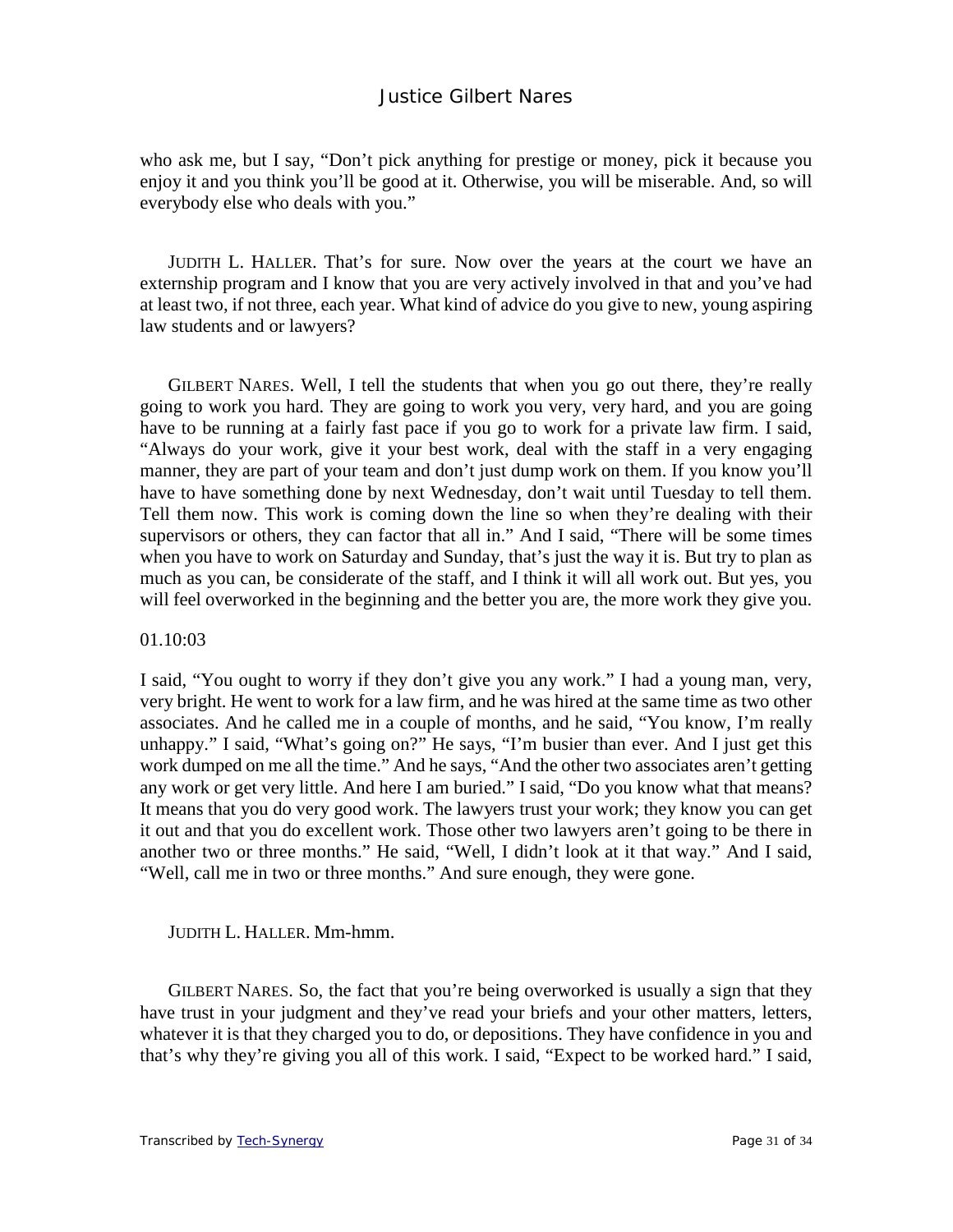"But there's something else you need to do." This happened because there was a—one of my young externs—I knew she was going to be a very good lawyer, and she did turn out. And I said, "Keep your family informed about your schedule. So, if you know you're going to have to work Saturday or Sunday in Los Angeles, and you live here in San Diego, when you know, let them know. Don't leave them hanging. Keep them part of your team. You know, it's going to be difficult for you in the beginning because you can't control your own schedule." And okay, you have to be in Chicago and I've had some of the externs tell me, when they come back, you know I'm telling them, "Oh you have to go up to San Francisco." So if you keep your family informed and have a work-life balance to the best you can, I said, "Work out as much as you can. It will work out."

So I think it's two fold: number one, you have to work hard and number two, you should have a work-life balance and by that I mean, even if you can't control all the hours, you can keep your family informed as to what is going on. And so they don't feel like they're left out and that you don't really care about them. And then, if it really gets bad, then you probably need to leave the firm and find other employment that's consistent with your values and your interests. But it happens when you're young, they tend to work you harder. They want to see what you're made of.

JUDITH L. HALLER. Every year at the court, we always have a lunch with our externs and inevitably, a question that they want advice on is, "What if I would like to be a judge?" And I know you give some good advice.

GILBERT NARES. Well, if you're already starting out that you want to be a judge before you've become a lawyer, when you become a lawyer, I wouldn't go around, if I were you, saying you want to be a judge. What you ought to do is spend the next several years being the very best lawyer that you can be. And then, if the opportunity arises, you can apply. But if you start telling law firms who are investing time and money in your professional growth, I want to be a judge at the very beginning, they're saying, "He's already looking at the exit door or she's already looking at the exit door. Why should we keep somebody like that?" So if there's somebody else with equal talent, they're going to keep that person and let you go.

It's all right to think about something down the road, but concentrate on being a very, very good lawyer, and then others will know that, "Yes, this very good lawyer would make a very good judge." Concentrate on being a very, very good lawyer. I'm not telling you not to think about it, I'm just thinking of the steps that you ought to undertake first. Be a good lawyer, do everything well. And then, when the time is right, you might want to think about it. But don't start announcing it early, because you're already looking at the exit door.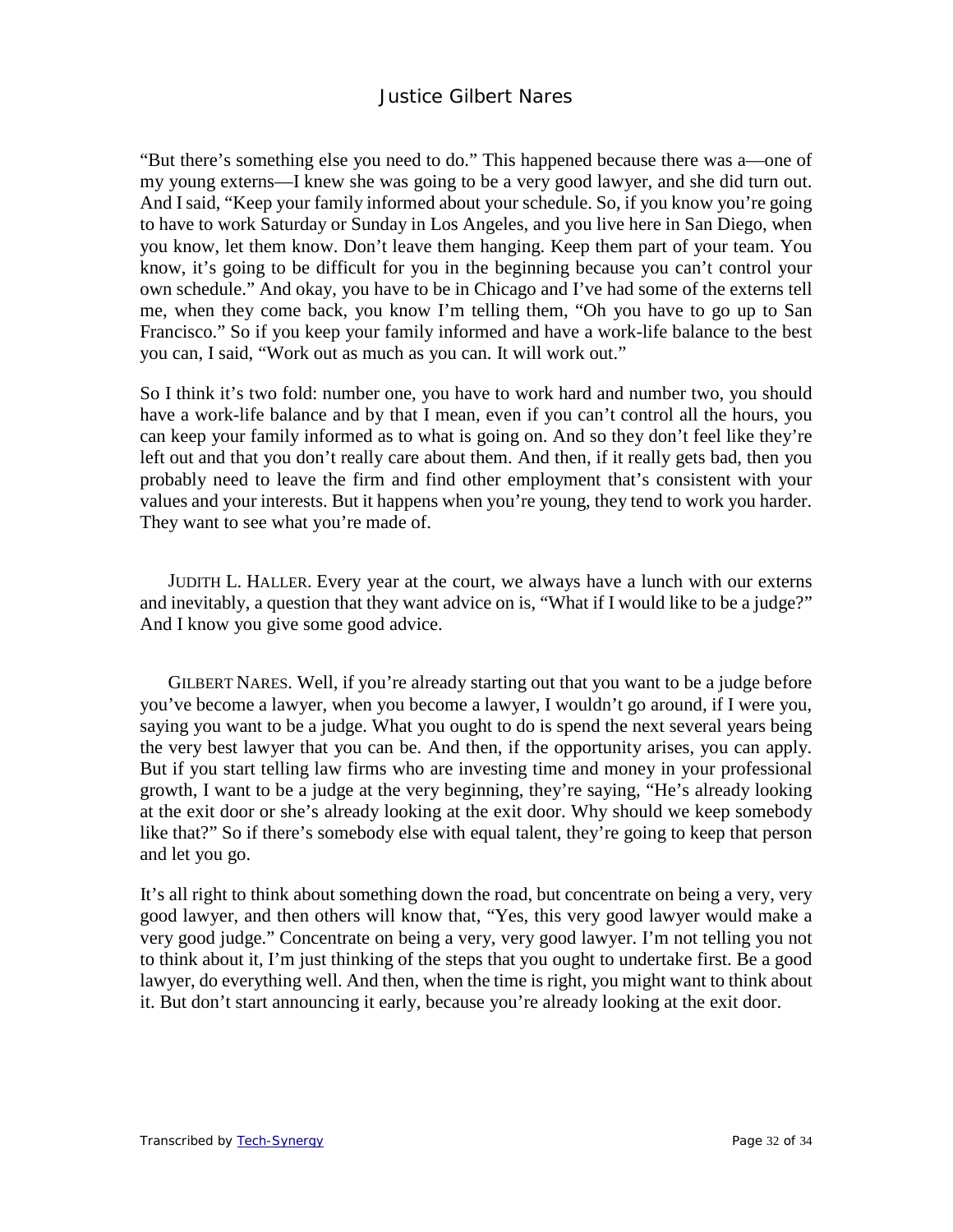JUDITH L. HALLER. And I know you always give them some thoughts as to what are some of the characteristics that you think are important for a judge?

GILBERT NARES. A lot of patience. Willing to change your mind. Be a student of the law. Focus always on the issues and be patient. I think being patient and listening is a significant part of our work. As a trial judge this is a significant part of the work. Especially, when you're dealing with people like in the trial court, it's very important that you listen even more, because that's the opportunity most people have for justice. Not everything is appealed. And we're really not in the justice business, we're in the correction business. Did the judge follow the law? If they followed the law, whether Gil Nares would have done it differently isn't important as the fact that did the judge follow the law? And he or she is entitled to come to the conclusion that they did because it's within the range of what a proper decision is.

 $01:15:25$ 

I would do this profession again, I would want to be a lawyer again, but you have to put a lot of time in it. And they certainly are going to work you when you're a young lawyer. I know you know that, Judy, and I know that all the people who are lawyers know that.

JUDITH L. HALLER. Well, any last thoughts?

GILBERT NARES. I'm very thankful to all the people who enabled me to be here, to be a lawyer, who put up with me …

JUDITH L. HALLER. That is not hard to do.

GILBERT NARES. Well, who taught me and who guided me. I'm very, very grateful, goes a long ways back. I'm grateful for my colleagues. I'm very grateful for the staff that we have here at the court. We couldn't do our work without them because there's so much work that it just flows through in terms of making corrections, getting the work out. I'm thankful for everyone and at the end of the day, when I retire, I want them to say, "Well, he gave it the best and he worked hard at it." And that's the time to go. I would do it again and I recommend it highly to anyone who wants to be a lawyer, or eventually a judge, or just be a lawyer. I'd do it again in a heartbeat.

JUDITH L. HALLER. Well, thank you.